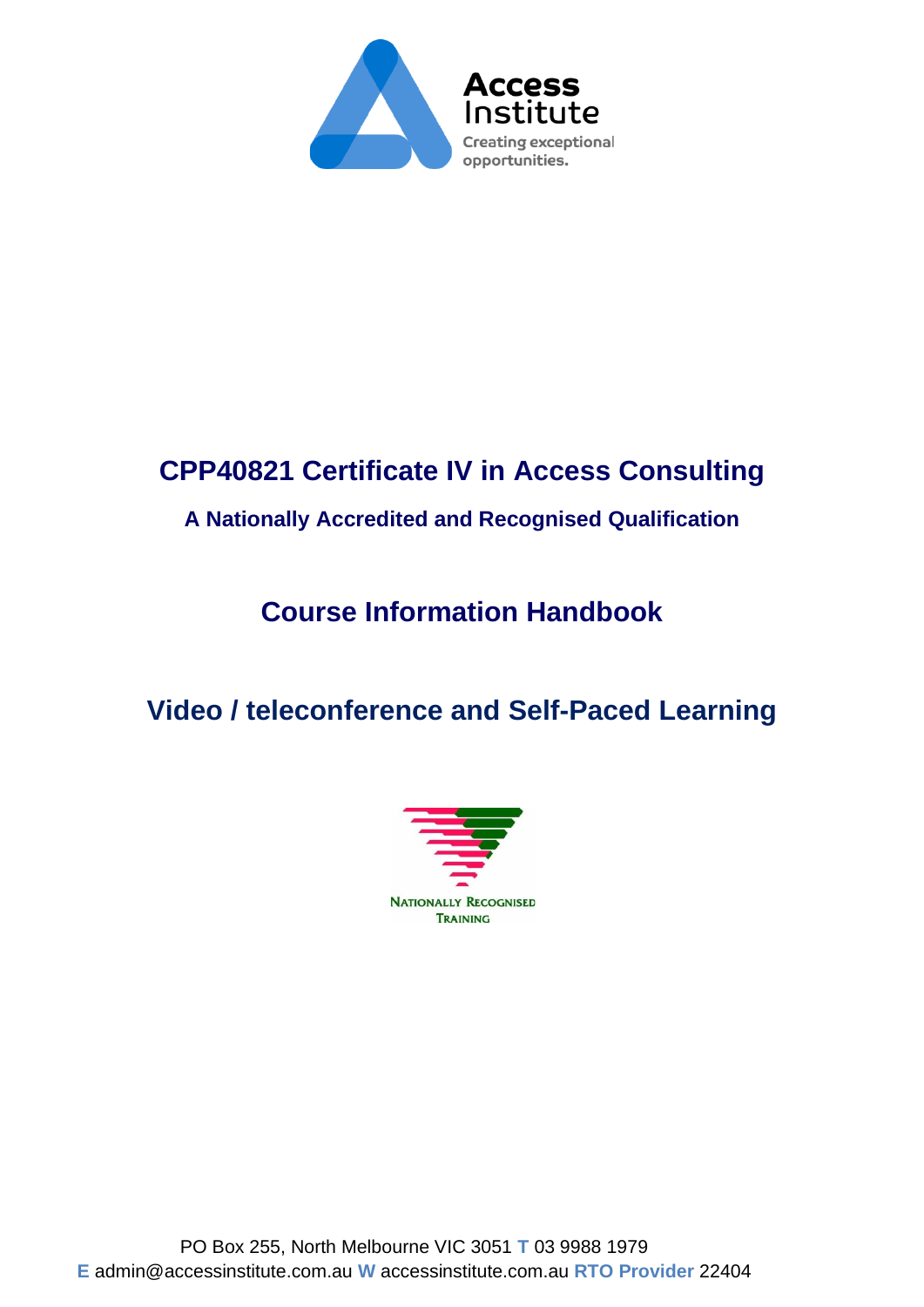#### **CPP40821 Certificate IV in Access Consulting Course Information Handbook**

## **Contents**

| Entry Requirements and Language, Literacy and Numeracy and Experience10 |  |
|-------------------------------------------------------------------------|--|
|                                                                         |  |
|                                                                         |  |
|                                                                         |  |
|                                                                         |  |
|                                                                         |  |
|                                                                         |  |
|                                                                         |  |
|                                                                         |  |
|                                                                         |  |
|                                                                         |  |
|                                                                         |  |
|                                                                         |  |
|                                                                         |  |
|                                                                         |  |
|                                                                         |  |
|                                                                         |  |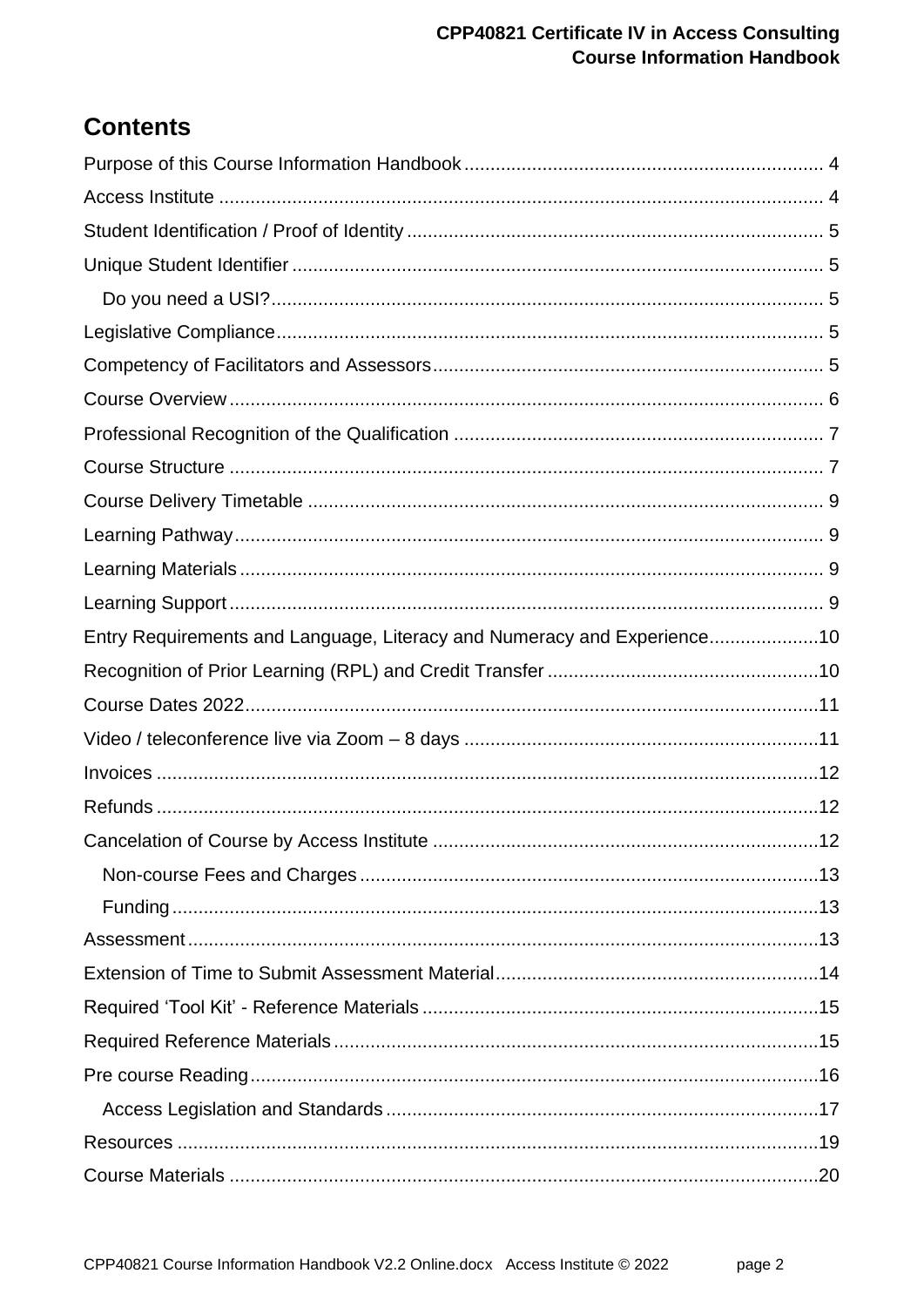#### **CPP40821 Certificate IV in Access Consulting Course Information Handbook**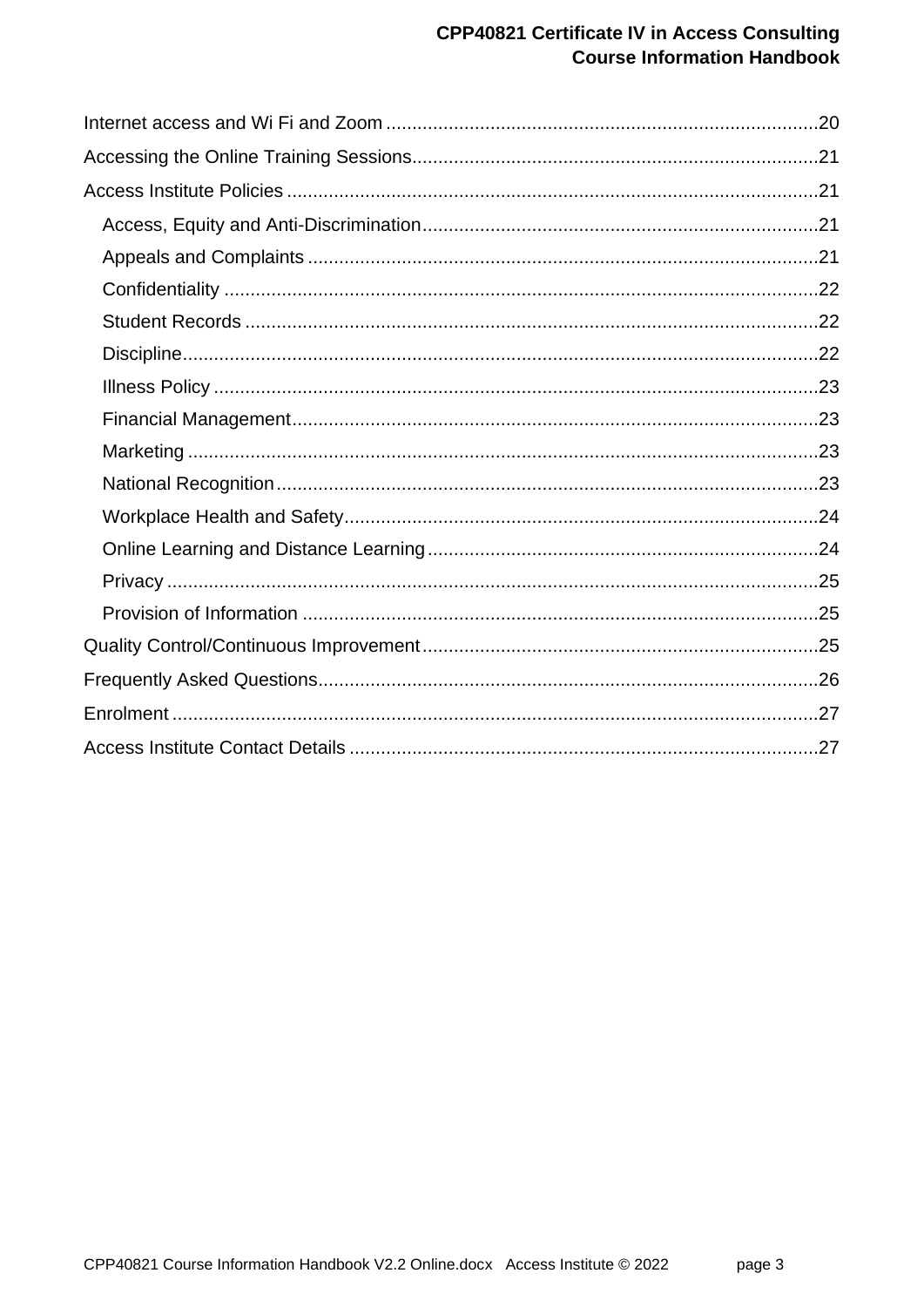## <span id="page-3-0"></span>**Purpose of this Course Information Handbook**

The purpose of this Handbook is to provide an overview of:

- Access Institute as a Registered Training Organisation (RTO) 22404
- the nationally accredited and recognised training program and qualification CPP40821 Certificate IV in Access Consulting
- policies and procedures relevant to enrolment in the CPP40821 Certificate IV in Access Consulting.

Prior to enrolling in the course please read this Course Information Handbook. If you still have any questions, please contact Access Institute as per the contact details in the back of this Handbook. Email contact is preferred and is [admin@accessinstitute.com.au](mailto:admin@accessinstitute.com.au)

**Note**: There must be a minimum number of enrolments received by Access Institute, 2 weeks prior to course commencement, in order for this course to proceed. This number varies according to the course type and location.

Confirmation that a course will or will not proceed as scheduled, will be provided to each enrolled student, via email, no later than 2 weeks prior to course commencement date.

### <span id="page-3-1"></span>**Access Institute**

Access Institute is recognised as the key provider of education relating to access and Universal Design in the built and external environment in Australia.

Our qualified and Accredited Access Consultants and trainers are leaders in addressing access and Universal Design in the built and outdoor environment and acknowledged as experts in access advice relating to buildings, facilities, services and programs.

We develop and deliver nationally recognised training programs. Our training programs attract Continuing Professional Development (CPD) points from a wide range of professional organisations.

We have provided an extensive range of access audits, access appraisals, research and evaluation projects, consultations, advisory and training services across Australia for more than 30 years.

Access Institute is accredited as a Registered Training Organisation (RTO) with the Australian Skills Quality Authority (ASQA). An RTO is a training organisation registered by a state/territory registering body in accordance with the Australian Quality Training Framework (AQTF). Each RTO has a defined scope of registration. Access Institute's current scope of registration includes delivery of the nationally accredited CPP40821 Certificate IV in Access Consulting. This includes 20 units of competency.

#### **The benefits of successfully completing a nationally accredited course are:**

- receipt of a nationally accredited qualification;
- attainment of knowledge and skills that are recognised throughout Australia.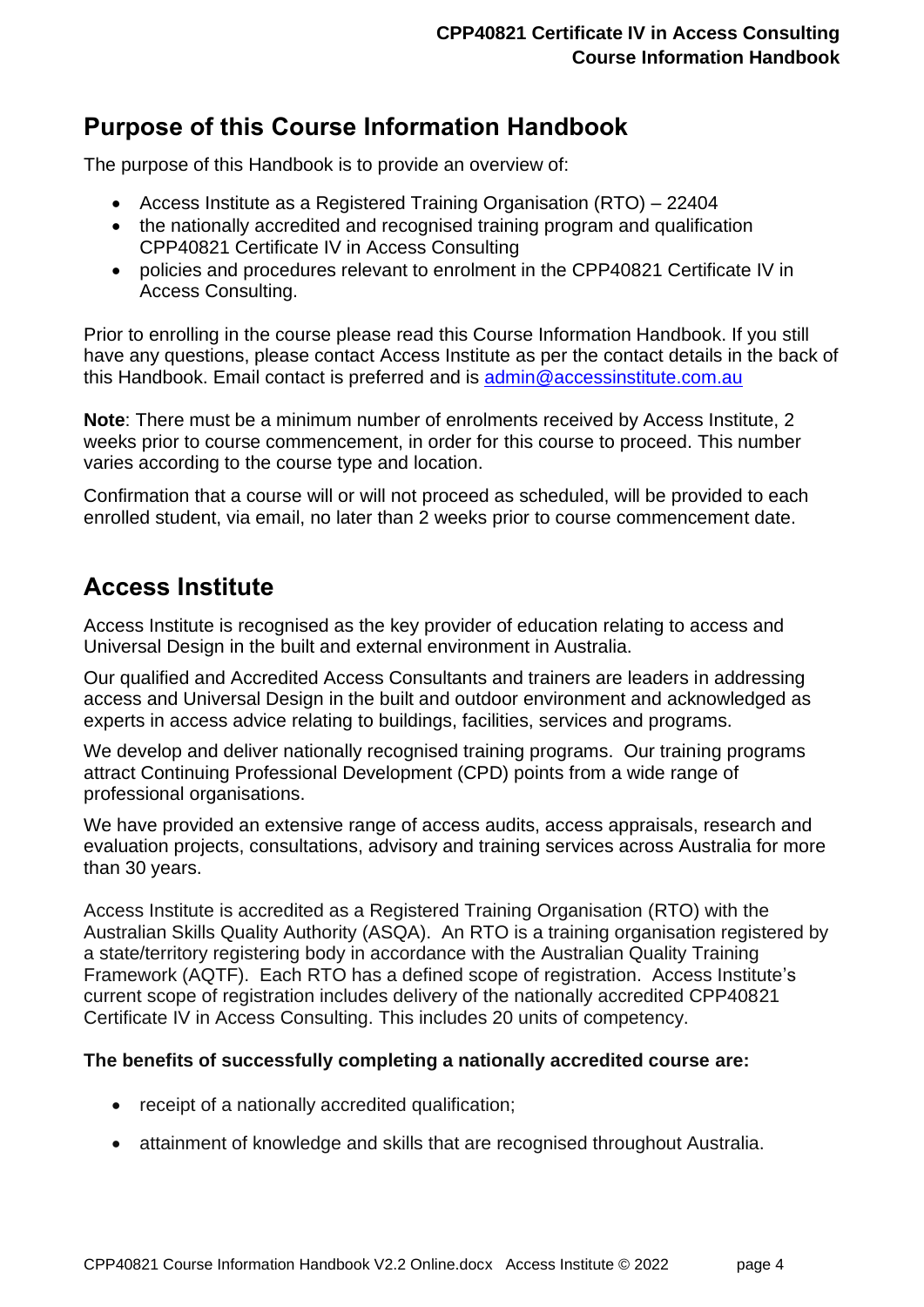As an RTO, Access Institute provides students with:

- knowledge and skills to work effectively in a rapidly expanding industry
- training delivery by qualified and accredited practitioners who are currently working in the access industry and other relevant fields;
- a commitment to providing support and services conducive to achieving competency:
- inclusive and innovative training methods;
- a pathway to career development.

## <span id="page-4-0"></span>**Student Identification / Proof of Identity**

It is a mandatory requirement for students to supply current legible photographic identity evidence with their Enrolment documentation, in the form of government-issued photo identification, e.g. passport, driver's licence, proof of age card, working with children check or Australia Post Keypass.

## <span id="page-4-1"></span>**Unique Student Identifier**

### <span id="page-4-2"></span>**Do you need a USI?**

From January 2015 it is compulsory for all students enrolling in nationally recognised training to obtain a Unique Student Identifier (USI). This number will be your own personal student number which can be used across all educational institutions.

If you do not already have a USI, you will need to create one prior to enrolment. Please create a USI by visiting [http://usi.gov.au.](http://usi.gov.au/Students/Pages/default.aspx)

Access Institute is prevented from issuing you with a nationally recognised VET qualification or statement of attainment when you complete your course if you do not have a Unique Student Identifier (USI).

If you would like Access Institute to apply for a USI on your behalf you must authorise us to do so and declare that you have read the privacy information at <http://www.usi.gov.au/Training-Organisations/Documents/Privacy-Notice.pdf>.

## <span id="page-4-3"></span>**Legislative Compliance**

Access Institute conducts regular reviews to ensure ongoing compliance with Commonwealth and State's/Territory legislative and regulatory requirements that govern the delivery of accredited training programs. Access Institute has policies that reflect relevant legislative requirements, including, but not limited to, Workplace Health and Safety, Harassment, Anti - Discrimination, Equal Opportunity and Vocational Education and Training legislation.

## <span id="page-4-4"></span>**Competency of Facilitators and Assessors**

Access Institute training Facilitators and Assessors have relevant experience and qualifications. In addition to their current industry practice, they also hold qualifications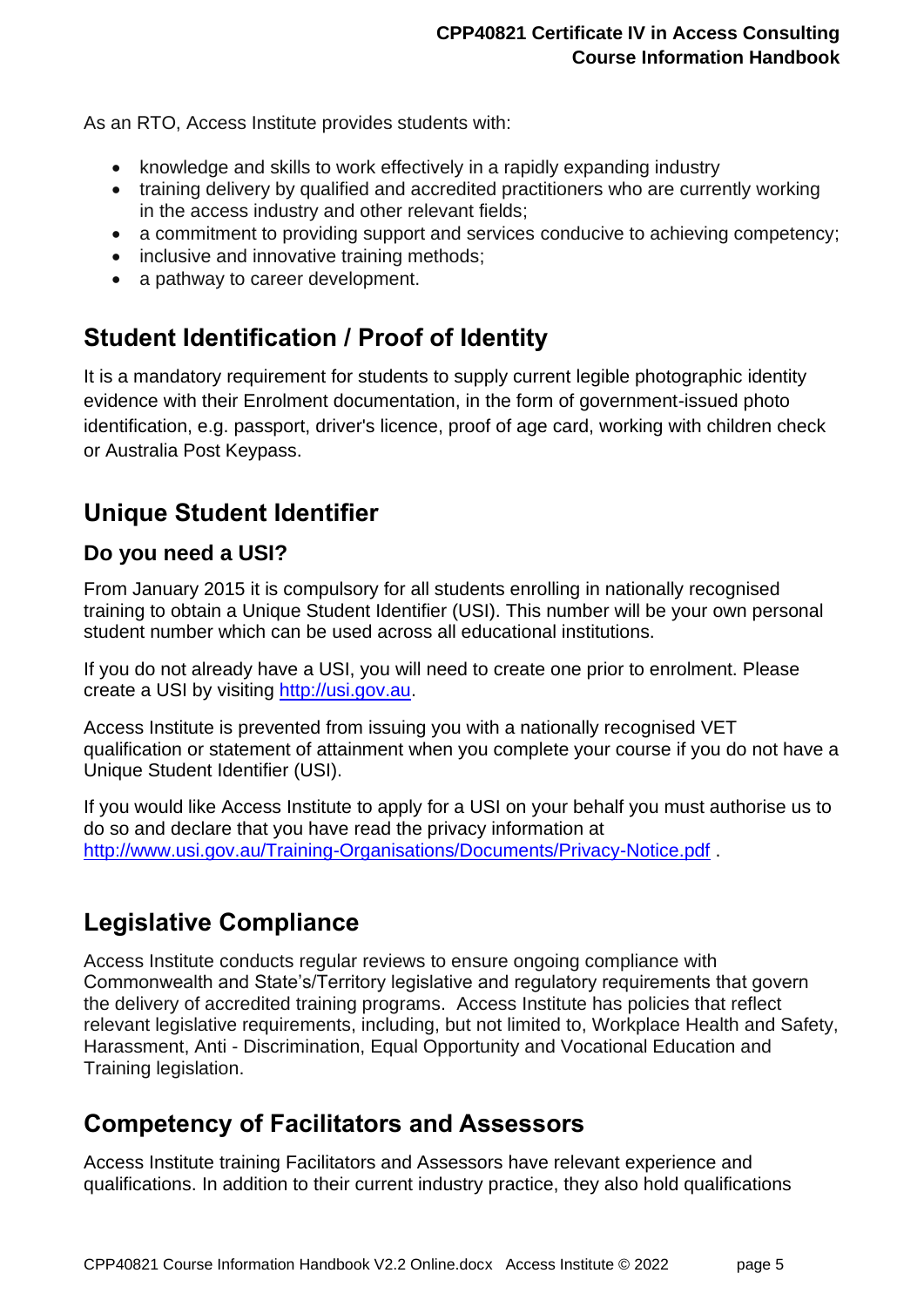and/or accreditation by registering bodies. Facilitators and Assessors participate in continuous professional development programs to maintain currency in their areas of expertise.

## <span id="page-5-0"></span>**Course Overview**

The aim of the course is to provide students with the skills required to provide advice on the provision of access to people with disabilities and their families as well as to governments, the building industry, designers, and owners and managers of buildings and facilities.

The first national qualifications and units of competency for access consulting were endorsed in 2005 in recognition of the emergence of this significant industry sector and were included in PRD01 Property Development and Management Training Package.

The access consulting sector offers services across nineteen main areas of activity. People working as Access Consultants, and organisations providing access consulting services, may provide the full range or may choose to offer only some of these services.

The range of Access Consulting services are:

- Facilitate the development of Disability Discrimination Act Action Plans
- Assist in the development of policy planning
- Conduct building access audits
- Assess building plans
- Work with building development teams
- Provide advice on renovations
- Provide advice on renovations to private dwellings
- Develop designs for accessible buildings
- Provide advice on accessible transport buildings and conduct access audits
- Provide advice on accessible transport conveyances and conduct access audits
- Provide advice on accessible educational facilities and conduct access audits
- Provide advice on accessible aged care facilities and conduct access audits
- Provide advice on accessible playgrounds and conduct access audits
- Provide advice on accessible urban streetscape design and conduct access audits
- Provide advice on accessible rural and national parks and conduct access audits
- Teach, lecture and present seminars
- Prepare expert witness reports and give evidence in court
- Provide expert judgement, information and advice
- Serve on a Building Code of Australia Access Panel.

The packaging rules for the qualifications ensure that they meet industry requirements and reflect the broad range of working environments of Access Consultants.

Access Consultants holding the Certificate IV in Access Consulting may work alone or as part of a team and would typically conduct access audits and provide advice on a range of access issues, depending on their area of expertise. Access Consultants working in the building industry would also provide access advice in relation to the Deemed to-Satisfy provisions of building legislation.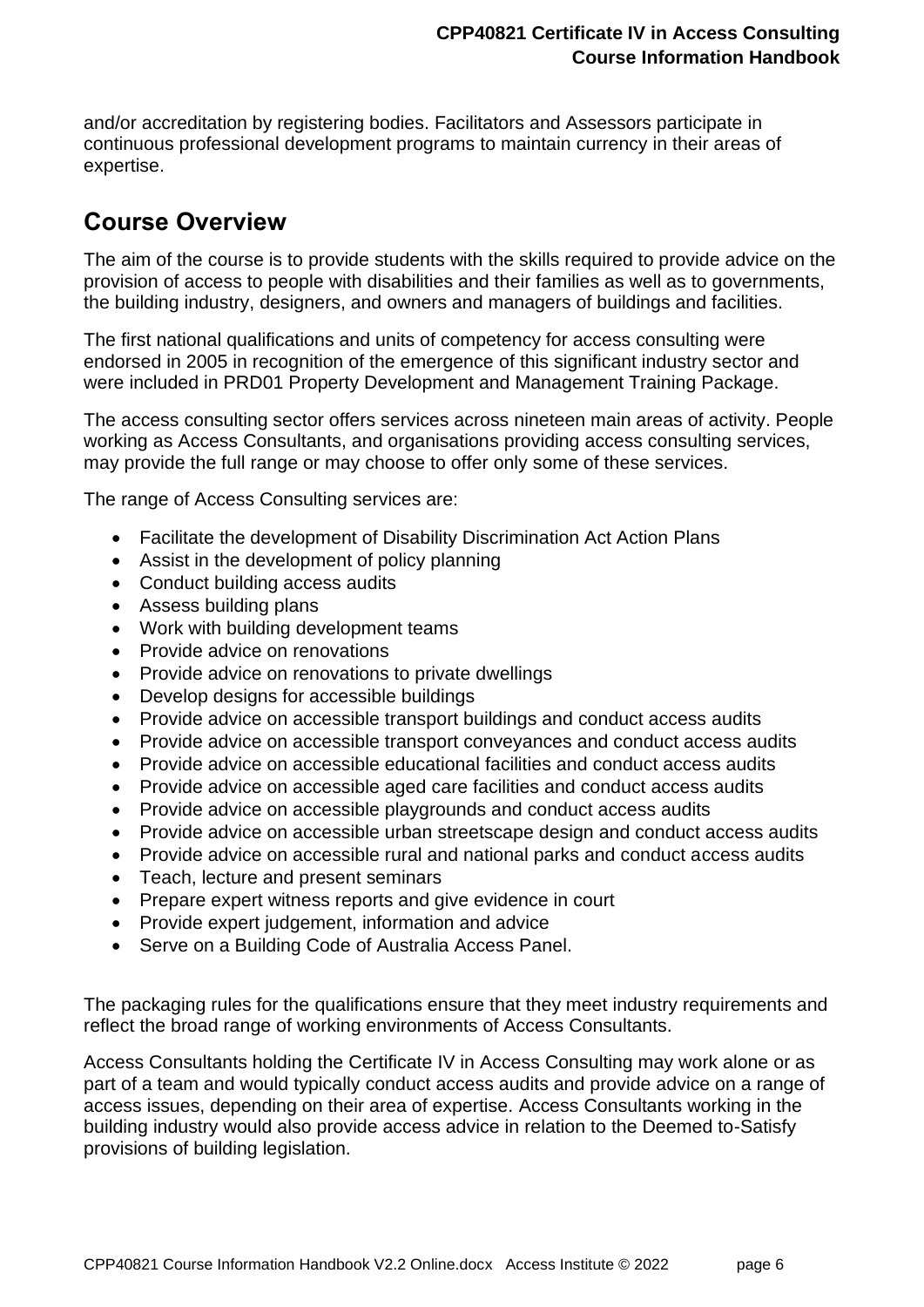## <span id="page-6-0"></span>**Professional Recognition of the Qualification**

The CPP40821 Certificate IV in Access Consulting is a nationally accredited and recognised training program. A range of professional associations accept these qualifications under their professional development programs and allocate Professional Development Points (CPD) for students who have completed them. Further details are available from each professional association in relation to their CPD programs. Students who complete the course will hold a qualification in Access Consulting.

### **Mandatory Qualification required for Access Consultants**

The Certificate IV in Access Consulting or the Diploma of Access Consulting is a mandatory minimum level qualification required by many organisations wishing to engage Access Consultants across Australia. This includes the National Disability Insurance Agency (NDIA) in relation to Specialist Disability Accommodation Assessors.

The Certificate IV qualification underpins the entry level for Access Consultants wishing to operate in the profession of access consulting and provides surety to organisations that the graduate holds the minimum skillset relevant to access consulting.

The Certificate IV in Access Consulting or the Diploma of Access Consulting are minimum requirements for both Associate and Accredited Membership of Association of Consultants in Access Australia (ACAA).

## <span id="page-6-1"></span>**Course Structure**

To attain the CPP40821 Certificate IV in Access Consulting, each student must be deemed competent in 20 units of competency as follows:

| <b>Unit</b><br>number | <b>Unit Number</b> | <b>Unit Name</b>                                                                           |
|-----------------------|--------------------|--------------------------------------------------------------------------------------------|
| 1.                    | BSBMED301          | Interpret and apply medical terminology appropriately                                      |
| 2.                    | CPPACC4001         | Apply disability awareness to assess and determine<br>access solutions                     |
| 3.                    | CPPACC4015         | Follow WHS requirements when working at client sites                                       |
| 4.                    | CPPACC4016         | Manage risk to access consulting requirements                                              |
| 5.                    | CPPACC4002         | Apply building control legislation to accessibility<br>assessment of small-scale buildings |
| 6.                    | CPPACC5016         | Provide expert access advice on renovations to private<br>dwellings                        |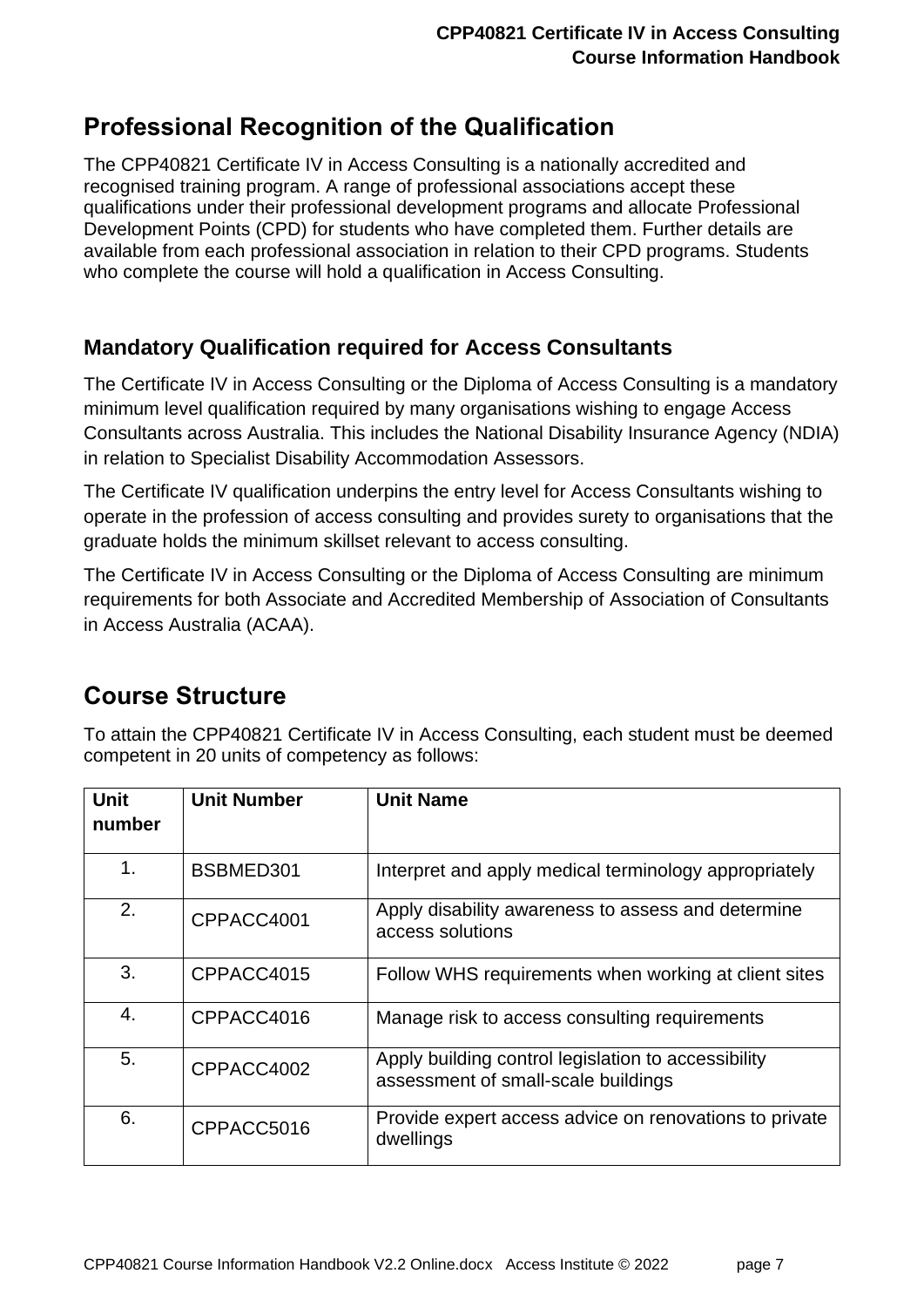#### **CPP40821 Certificate IV in Access Consulting Course Information Handbook**

| 7.  | CPPACC5004 | Apply building codes and standards to accessible<br>large-scale buildings |
|-----|------------|---------------------------------------------------------------------------|
| 8.  | CPCCOM2001 | Read and interpret plans and specifications                               |
| 9.  | BSBINS401  | Analyse and present research information                                  |
| 10. | PSPREG004  | Promote client compliance                                                 |
| 11. | CPPACC4005 | Conduct building access audits                                            |
| 12. | CPPACC4006 | Conduct playground access audits                                          |
| 13. | CPPACC4007 | Conduct streetscape access audits                                         |
| 14. | CPPACC4012 | Conduct outdoor recreation area access audits                             |
| 15. | CPPACC4017 | Prepare access reports                                                    |
| 16. | CHCDIV001  | Work with diverse people                                                  |
| 17. | BSBLDR414  | Lead team effectiveness                                                   |
| 18. | CPPACC4022 | Work effectively as an access consultant                                  |
| 19. | CPPACC4004 | Communicate effectively as an access consultant                           |
| 20. | CPPACC4003 | Assess accessibility of construction plans                                |

These units are determined by the Training Package associated with the course and approved under the AQTF. The AQTF provides a comprehensive, nationally consistent framework for all qualifications in post compulsory education and training in Australia. Go to [www.training.gov.au](http://www.training.gov.au/) website to access more details about the content of each of the units.

#### **All assessments must be completed and submitted within 12 months of course commencement.**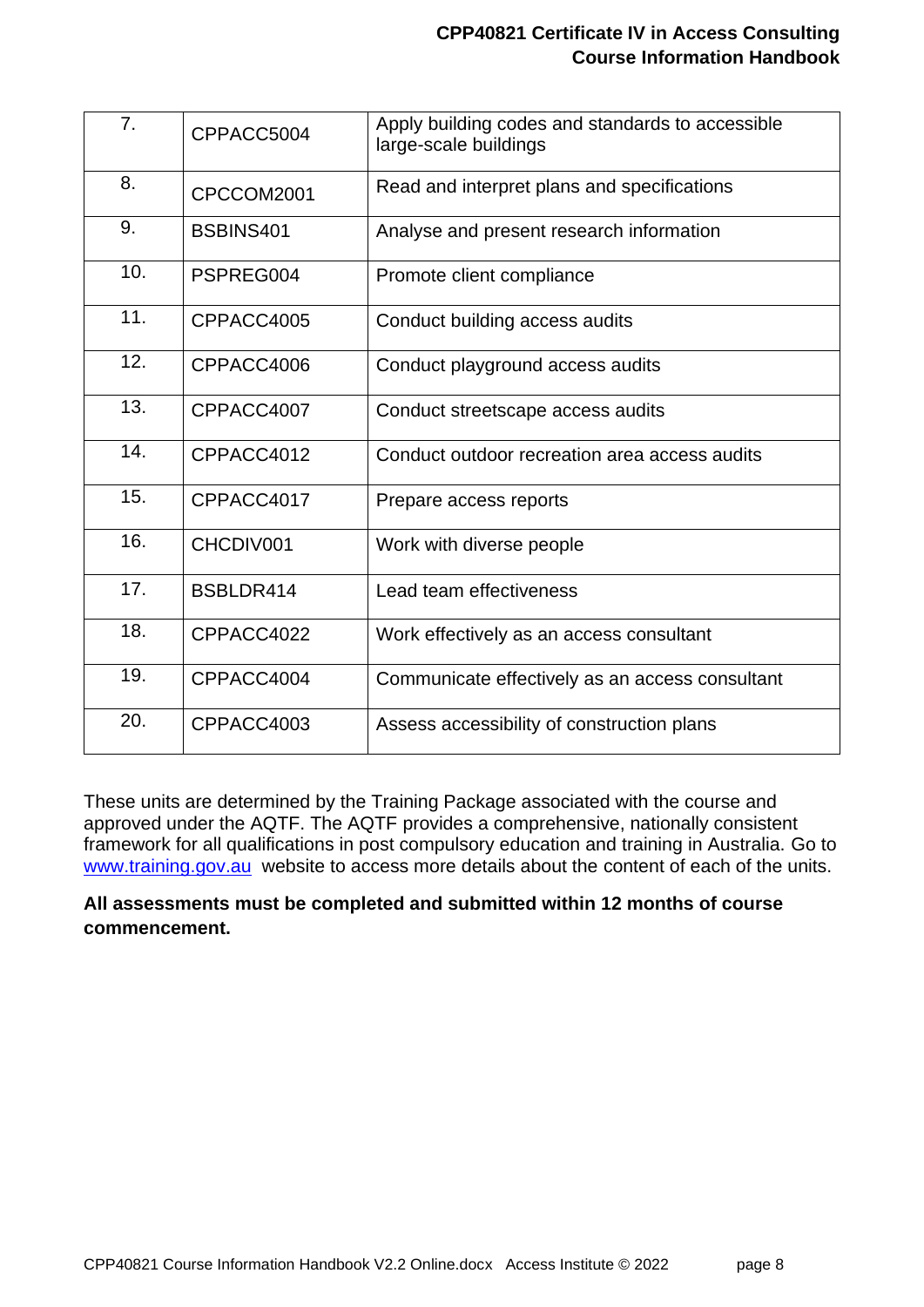## <span id="page-8-0"></span>**Course Delivery Timetable**

The CPP40821 Certificate IV in Access Consulting is delivered live via video/teleconference using Zoom, over a total of 8 days. Online events are available for live viewing only. In addition, a range of assessment tasks are required to be completed post course.

**See Course Dates 2022** section of this handbook for more information.

Delivery online starts at 10.00am - Melbourne time and usually concludes at approximately 4.30 p.m. Delivery days can incorporate online presentations as well individual or group activities, depending on the units being covered on a particular day.

For example, some days you will be participating in presentations for the whole session (with short breaks in between) other days you may have a presentation and then a break for you to undertake assessment tasks and then come back for discussion and feedback.

#### **A timetable for each day will be provided prior to course commencement.**

### <span id="page-8-1"></span>**Learning Pathway**

Upon successful completion of the CPP40821 Certificate IV in Access Consulting, students will have also completed 18 of 25 units required to successfully complete the CPP50721 Diploma in Access Consulting.

## <span id="page-8-2"></span>**Learning Materials**

Access Institute will provide students with learning materials relevant to each of the units of competency contained in the course. Any learning materials provided by Access Institute in soft copy can be printed and downloaded but not transmitted or altered. Some materials **may** also be provided in hard copy.

Students will also be required to undertake research and development of a range of materials as part of the learning process.

Students will need access to a computer (or similar) and their own internet connection suitable for accessing the internet during the online sessions. Information is provided in this Handbook regarding use of Zoom.

## <span id="page-8-3"></span>**Learning Support**

During the course, students will be supported by:

• Trainers and assessors during the 'face to face' (video/teleconference or webinar) sessions and available by phone and email outside of 'face to face' (video/teleconference or webinar) sessions, as well as Zoom if necessary; *(Students can contact the relevant trainer via email to make a time for a phone call if necessary)*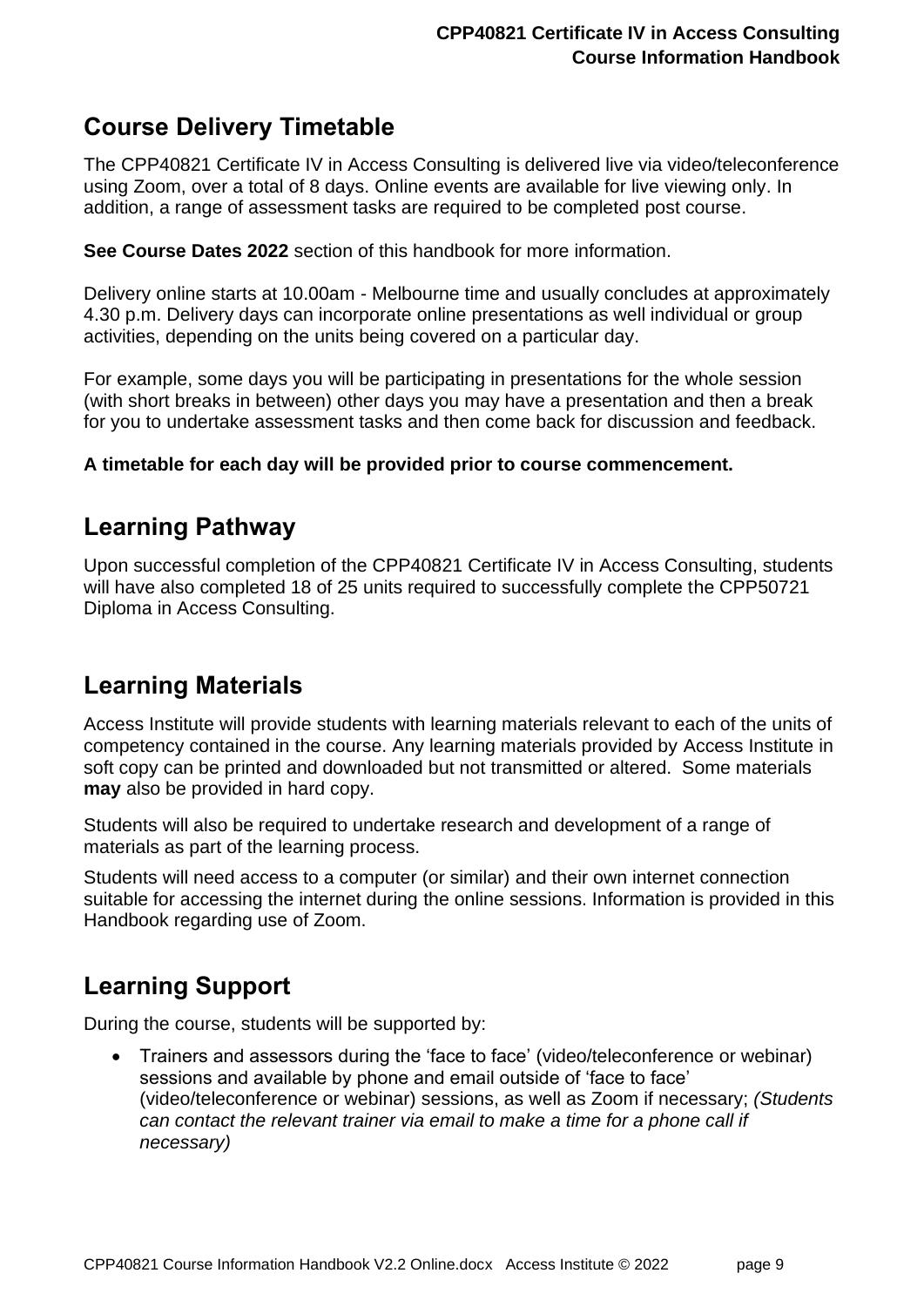- Extensive Learner Guides incorporating comprehensive learning materials and resources;
- Administrative support in relation to understanding of any administrative requirements relating to courses.

Students are encouraged to use the support services offered by Access Institute.

## <span id="page-9-0"></span>**Entry Requirements and Language, Literacy and Numeracy and Experience**

There are no prerequisites for entry into the CPP40821 Certificate IV in Access Consulting course. However, to undertake the course, students will need to be able to:

- read, comprehend and write a range of texts within a variety of contexts
- use and respond to spoken English language including some unfamiliar material within a variety of contexts
- recognise and use some of the conventions and symbolism of formal mathematics including measurement, graphs and simple statistics, use of maps and directions and an introductory understanding of the use of formulae and problem solving **strategies**
- be able to use basic computer programs e.g. MS Word, Excel etc. as well as the internet for undertaking research.

A student's language, literacy and numeracy skills may be assessed by Access Institute for the purpose of ascertaining their likely ability to cope with the requirements of the course.

Although Access Institute will make every effort to accommodate the particular needs of individuals, as a matter of ethical conduct, it will not enroll a student if it becomes clear that it would be impossible for the student to successfully complete the course. In those circumstances Access Institute will assist the student, where possible, to find a suitable alternative. If it becomes apparent that the student will not be able to successfully complete it due to a particular learning need, after the student has commenced the course, Access Institute will provide a refund of the paid fees less any costs incurred by Access Institute. See the **Fees, Charges and Refunds** section of this Handbook for further information.

## <span id="page-9-1"></span>**Recognition of Prior Learning (RPL) and Credit Transfer**

RPL is the recognition of learning or competencies that have been previously achieved. Once enrolled, students may be able to apply for RPL if they can demonstrate sufficient experience and successfully complete all of the assessment tasks and questions from the relevant units of competency.

Credit transfer allows students to count relevant, successfully completed studies – achieved at TAFE colleges, accredited private providers, professional organisations or enterprises and universities – towards their current course or qualifications.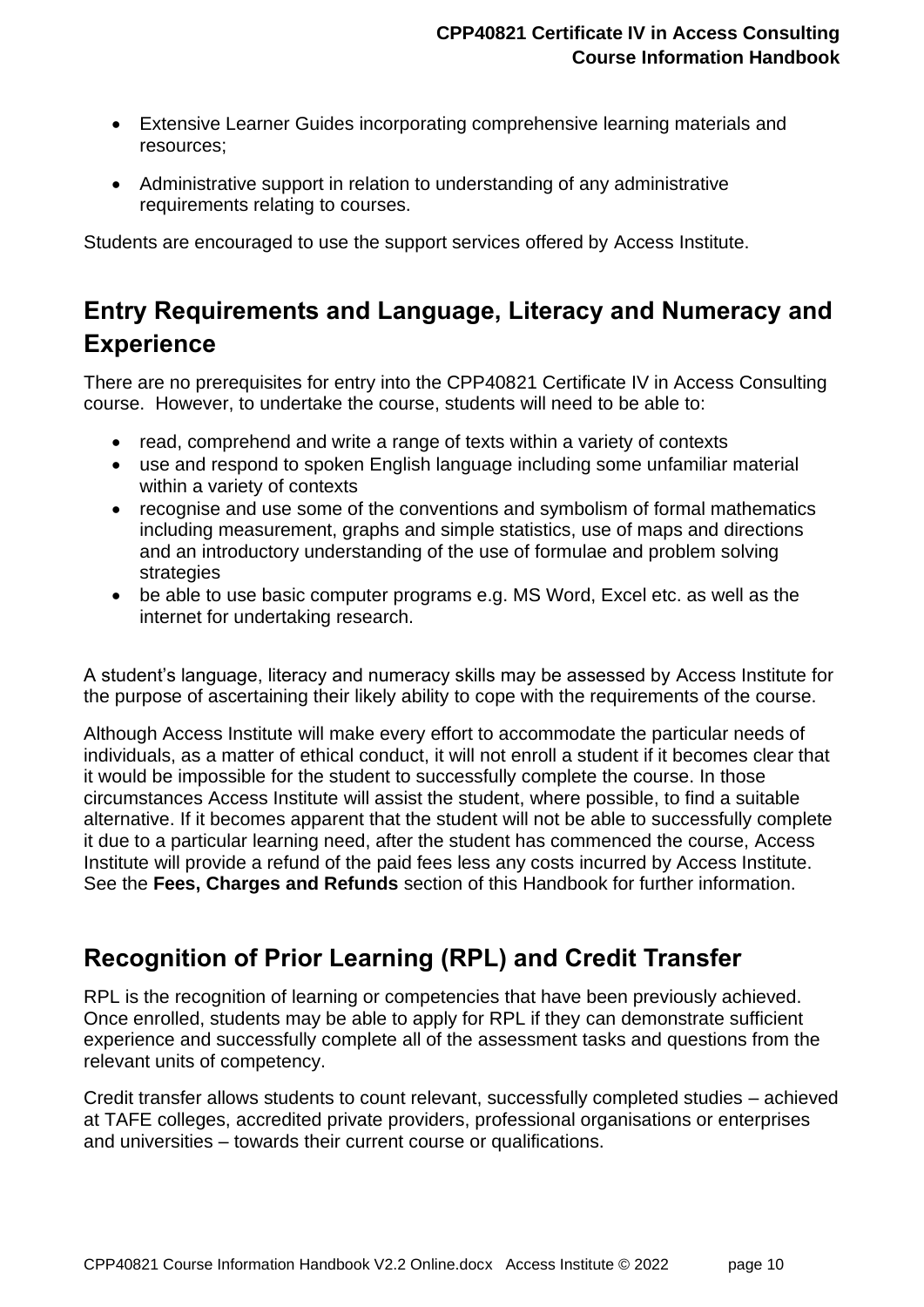Credit transfer works by students receiving credit for units they have previously completed and are exempt from retaking them, therefore reducing the study load. Students must provide certified copy of evidence that they have previously completed the relevant units.

If you are interested in RPL or applying for credit transfer, please contact Access Institute prior to enrolment in the course for further information. Applications for RPL and credit transfer must be received by Access Institute at least one month prior to course commencement, to allow time for assessment. The fee for application for RPL or credit transfer assessment is equivalent to the course fee.

### <span id="page-10-0"></span>**Course Dates 2022**

In addition, to attending all scheduled sessions, students must also successfully complete all required assignments and assessment tasks and submit within 12 months of course commencement.

**Note:** There must be a minimum number of enrolments received by Access Institute, 2 weeks prior to course commencement, in order for this course to proceed. This number varies according to the course type and location.

Confirmation that a course will or will not proceed as scheduled, will be provided to each enrolled student, via email, no later than 2 weeks prior to course commencement date.

**Note:** The following are the currently scheduled dates for this course in 2022:

### <span id="page-10-1"></span>**Video / teleconference live via Zoom – 8 days**

**8, 9, 10, 15, 16 August and 14, 15, 16 September 2022**

**10.00a.m. to 5.00p.m. (approx.) plus individual tasks**

**Total Course Fee \$5,500.00** (No GST is applicable) **Instalment Plan: Upon Enrolment Fee:** \$1,000 **Instalment 1:** (20 June 2022) \$1,500 **Instalment 2:** (10 July 2022) \$1,500 **Instalment 3:** (10 August 2022) \$1,500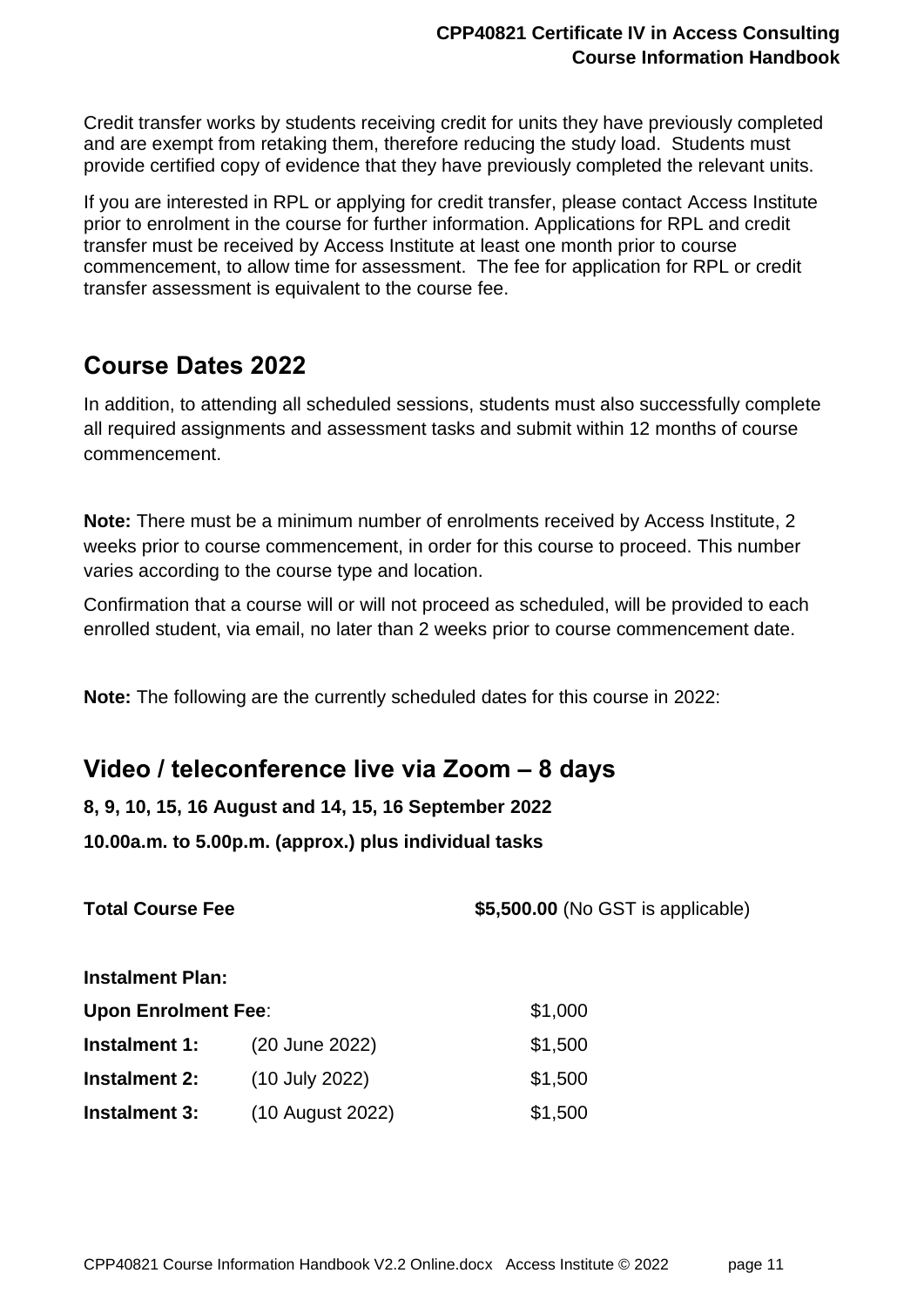### <span id="page-11-0"></span>**Invoices**

Access Institute will forward invoices to each student via email, indicating course fees and due dates. All fees must be received by Access Institute by the starting date of your course in order for you to participate in the course.

To support high quality training, numbers of students enrolled in each course are limited. Enrolment is not guaranteed or confirmed until fees are received by Access Institute and Access Institute has confirmed enrolment with the student via email.

## <span id="page-11-1"></span>**Refunds**

If a student withdraws from a course after they have confirmed their enrolment. i.e. submitted their enrolment form to Access Institute, a minimum fee of 50% of the full course fee will apply if withdrawal occurs more than 14 days prior to course commencement.

If a student withdraws from a course within 14 days of the course commencement, 100% of the total course fee will apply.

All fees for any Recognised Prior Learning (RPL) or Credit Transfer (CT) undertaken by Access Institute for any student who withdraws from a course, after they have confirmed their enrolment, will be payable in full by the student.

All fees and charges must be received by Access Institute as per the information provided in the Course Information Handbook in order for a student to participate in the course.

If a students' internet connections is unstable or drops out during a session delivery, no refund of course fees will be applicable. Alternatives will be discussed with the student to support completion of any course requirements.

## <span id="page-11-2"></span>**Cancelation of Course by Access Institute**

Access Institute reserves the right to cancel any course at any time. If a course is cancelled by Access Institute ALL of your course fees paid will be refunded. Access Institute reserves the right to change the mode of course delivery as required. i.e. webinar, teleconference, face to face etc.

Access Institute does not however take responsibility for any participant's costs associated with any such cancellation related to airfares, travel or accommodation.

Confirmation that a course will or will not proceed as scheduled, will be provided to each enrolled student, via email, no later than 2 weeks prior to course commencement date.

Access Institute will endeavor to notify students as early as possible of any course cancellation.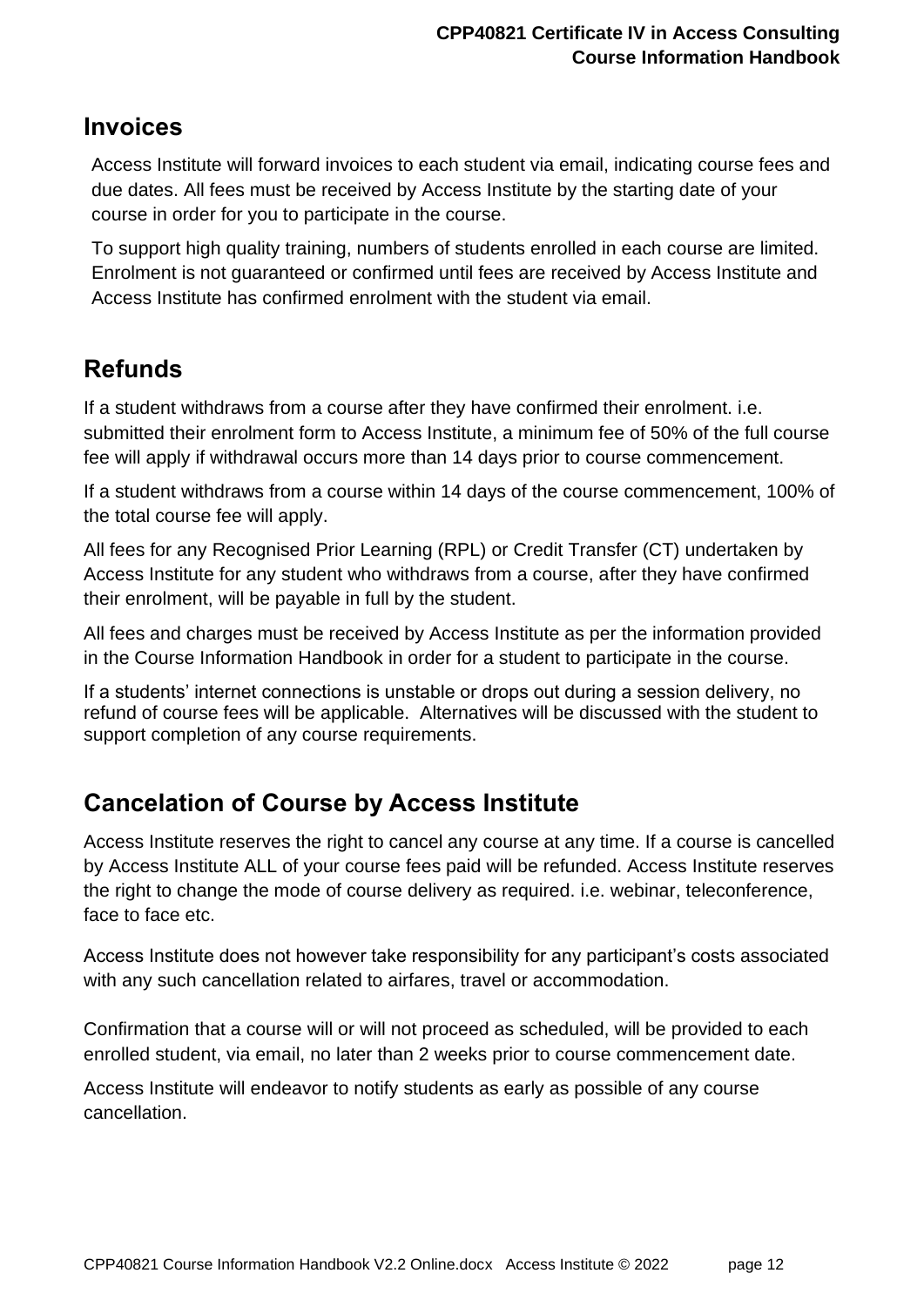#### <span id="page-12-0"></span>**Non-course Fees and Charges**

In addition to course fees, additional fees may be charged for the following services:

- Recognition of Prior Learning (RPL)
- assessment of Credit Transfer (CT)
- reissuing a Statement of Attainment
- external counseling services.

### <span id="page-12-1"></span>**Funding**

Access Institute does not receive any external funding for the course development or delivery therefore all training is developed and delivered on a user pays basis.

However some prospective students may be eligible for individual funding under some State or Federal government skill development programs, based upon certain eligibility criteria. Prospective students will need to investigate these options directly with relevant government departments or other relevant funding bodies.

Prospective students will need to investigate this option directly with the relevant department or funding body.

### <span id="page-12-2"></span>**Assessment**

Assessments are conducted in a fair, reliable, valid and flexible manner in line with regulated requirements, to ensure students can achieve competency in a reasonable timeframe. At the start of the training program, Access Institute provides students with assessment guidelines so they are aware of what they need to demonstrate to be deemed competent. Evidence of competency must be authentic, sufficient, valid and current.

A mix of assessment methods will be used. These may include:

- the ongoing testing of knowledge in relation to access to the built environment including legislation, codes and other regulatory requirements, industry terminology and technical requirements
- observations by the facilitators (in the classroom and/or the workplace)
- applied and research based assignments assessment tasks
- written workplace-based tasks/assignments
- class exercises, role plays, presentations, group work.

All materials submitted by students for assessment will be retained by Access Institute for a period of 6 months from the course competency date. If students wish to have their assessment materials returned after this date, they must submit a 'request for return of assessment materials' via letter or email to [admin@accessinstitute.com.au](mailto:admin@accessinstitute.com.au) within this time frame. If this does not occur student assessment materials may be destroyed.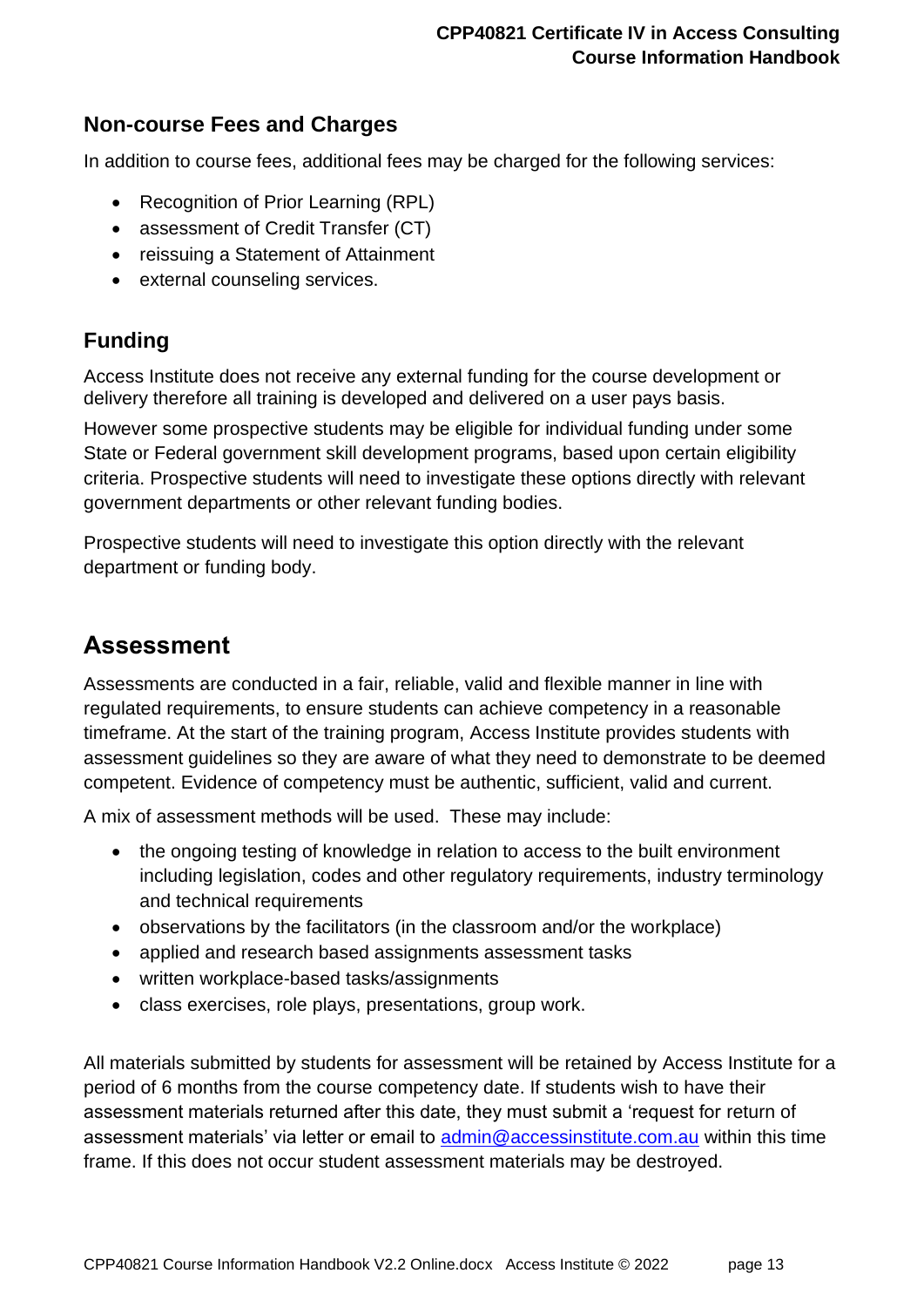Any 'request for return of assessment materials' must include the students name, course name, location of delivery and date of completion, as well as the postal address where the student assessment materials are to be returned.

If students wish to have their assessment materials returned, a fee will apply to cover the cost of administration and postage. This fee will be provided to the student upon receipt of their 'request For Return of Assessment Materials'.

Access Institute recommends that students keep a copy of any assessment materials sent to Access Institute as Access Institute is not responsible for loss of these.

Further details regarding students results and assessment are detailed in Access Institute Retention of Student Results and Assessment Records Policy.

## <span id="page-13-0"></span>**Extension of Time to Submit Assessment Material**

Access Institute acknowledges that on occasions there may be factors that can impact on a student's ability to successfully complete their studies within the prescribed 12 month timeframe.

Students are therefore given the opportunity to apply for **one** extension of time to submit assessment material beyond the prescribed 12 month timeline, if any of the following factors apply:

- 1. The student has been ill for more than 1 month within the prescribed 12 month timeline; (a medical Certificate is required to verify this occurrence).
- 2. A direct family member of the student has been ill for more than 1 month within the prescribed 12 month timeline and the student has been required to undertake 'carer' responsibilities for that family member; a Statutory Declaration is required to verify this occurrence.
- 3. If the student believes there are other significantly unusual or extenuating circumstances that have impacted on the student's ability to submit the assessment material within the prescribed 12 month timeframe – this does not include 'being too busy'.

Any extension is granted at the prerogative of Access Institute Assessor and Access Institute reserves the right to refuse any application for an extension.

No more than one extension will be granted. A fee of \$50 per application applies.

The maximum time for an extension is an additional 12 months from the initial assessment due date. All decisions are final.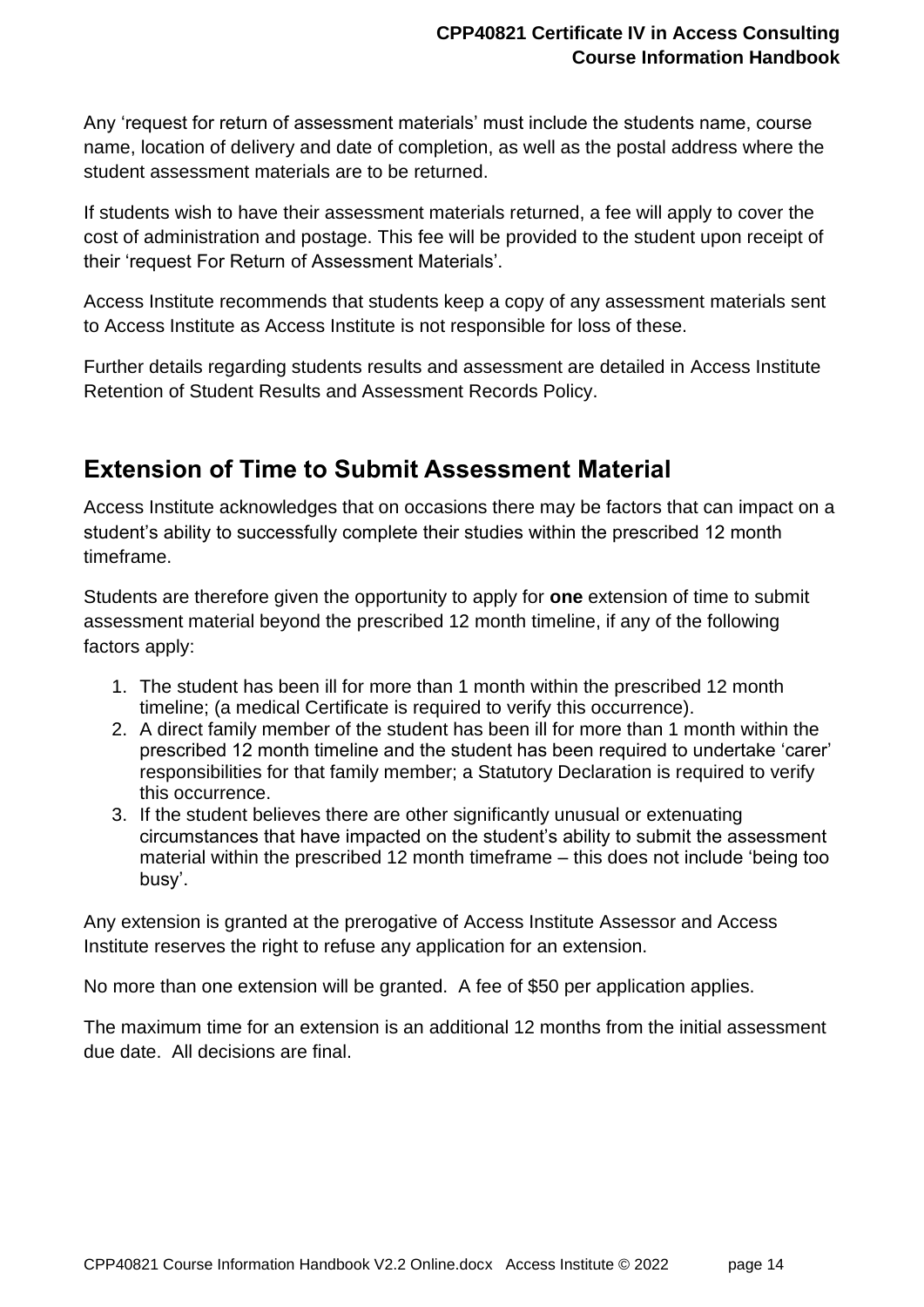## <span id="page-14-0"></span>**Required 'Tool Kit' - Reference Materials**

**As with all professions a 'Tool Kit' is required to perform all the tasks necessary. To be an Access Consultant you require a 'Tool Kit' that includes the following reference materials**

## **\*Students will require access to the following reference materials from Day 2 of the Online Class sessions.**

This can be either in hardcopy or electronically. Students will need to arrange this prior to the course commencement, e.g. a laptop, iPad or similar device with documents stored on these or have documents in hardcopy format.

#### **Pre reading**

In order to prepare for the learning content of the course it is highly recommended that students familiarise themselves with the content of the required reference documents listed in these Course Information Handbook. In particular the following documents:

- *Disability Discrimination Act 1992*
- *Disability (Access to Premises- Buildings) Standards 2010*
- AS1428.1 2009

Whilst it is not necessary to know all the detail in these documents, it would be beneficial to understand what is included in these documents and how they are structured. There will be some short online multiple-choice quizzes throughout the Couse relating to these documents and for those students who are not familiar with them, this familiarisation process will assist. These documents along with other listed required reference materials will be needed in class sessions.

## <span id="page-14-1"></span>**Required Reference Materials**

**Students will require access to the publications listed below**. This can be either in hardcopy or electronically. Students will need to arrange this prior to the course commencement, e.g. have a laptop, iPad or similar device with documents stored on these or have documents in hardcopy format.

Students will require access to a copy of the following reference materials in order to complete the course: Those publications with an \* will be required during some sessions.

#### **Legend: Publication Name, Year, Author, Where to access**

\*National Construction Code, Current version, Australian Building Codes Board, [https://ncc.abcb.gov.au/ncc-online/NCC-](https://ncc.abcb.gov.au/ncc-online/NCC) **Free**

Guide to the NCC, Current version, Australian Building Codes Board, [www.abcb.gov.au](http://www.abcb.gov.au/)

\*Guideline on the Application of the Premises Standards, 2013, Australian Human Rights Commission, [www.humanrights.gov.au](http://www.humanrights.gov.au/) - **Free**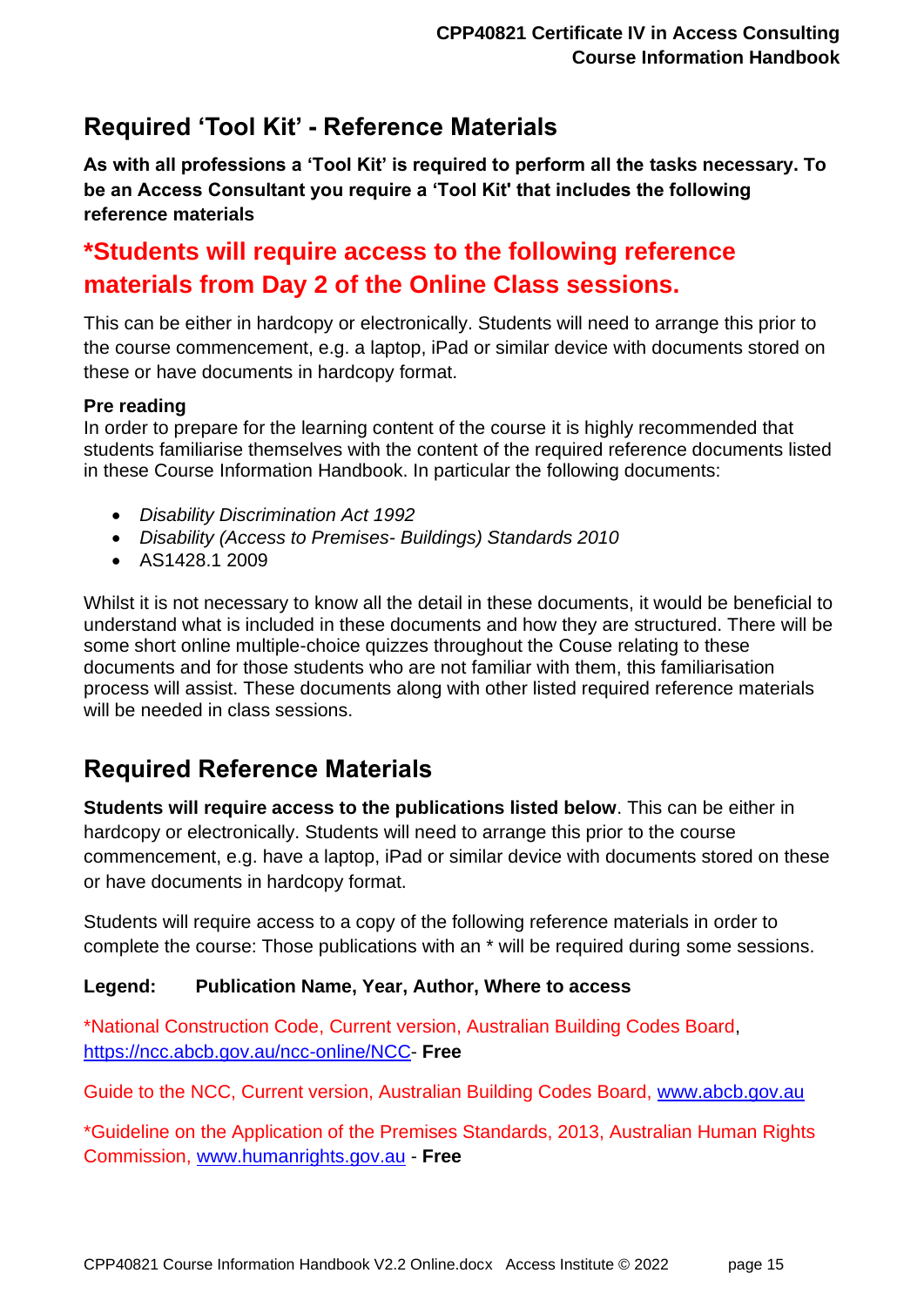*\*Disability Discrimination Act,* 1992, Government of Australia, <https://www.legislation.gov.au/Series/C2004A04426> - **Free**

*\*Disability (Access to Premises – Buildings) Standards,* 2010, Government of Australia, <https://www.legislation.gov.au/Details/F2011C00214> - **Free**

\**Disability (Access to Premises – Buildings) Amendment Standards 2020* Government of Australia,<https://www.legislation.gov.au/Details/F2020L01245> - **Free**

\*Disability Access to Premises Standards – FAQs, 2014, Australian Human Rights Commission,<https://www.humanrights.gov.au/frequently-asked-questions-access-premises> - **Free**

*\*Disability Standards for Accessible Public Transport (DSAPT),* 2002, Standards Australia, <https://www.legislation.gov.au/Details/F2011C00213> - **Free**

Livable Housing Design Guidelines, 4<sup>th</sup> Edition, Livable Housing Australia, [www.livablehousingaustralia.org.au/](http://www.livablehousingaustralia.org.au/) - **Free**

NDIS Specialist Disability Accommodation Design Standard, 25<sup>th</sup> October 2019, NDIS,

[www.ndis.gov.au](http://www.ndis.gov.au/) – **Free**

The 'Why's' of Access 2019, Access Institute, [www.accessinstitute.com.au](http://www.accessinstitute.com.au/) – **Free**

#### **Australian Standards**

Australian Standards must be purchased from SAI Global and available for student use throughout the Course

\*Australian Standard 1428.1- 2001 and 2009 - Standards Australia, [www.saiglobal.com](http://www.saiglobal.com/)

Australian Standard 1428.2 – 1992 - Standards Australia - [www.saiglobal.com](http://www.standards.org.au/)

\*Australian Standard 1428.4.1 – 2009 - -Standards Australia - [www.saiglobal.com](http://www.standards.org.au/)

Australian Standard 1428.4.2 – 2018 - -Standards Australia - [www.saiglobal.com](http://www.saiglobal.com/)

\*Australian Standard 2890.6 – 2009 - Standards Australia - [www.saiglobal.com](http://www.standards.org.au/)

\*Australian Standard 1735.12 – current version - Standards Australia - [www.saiglobal.com](http://www.standards.org.au/)

### <span id="page-15-0"></span>**Pre course Reading**

Whilst pre course reading is not mandatory, you will need to be familiar with the contents of the following documents in order for you to successfully complete all course units as well as operate effectively as an Access Consultant.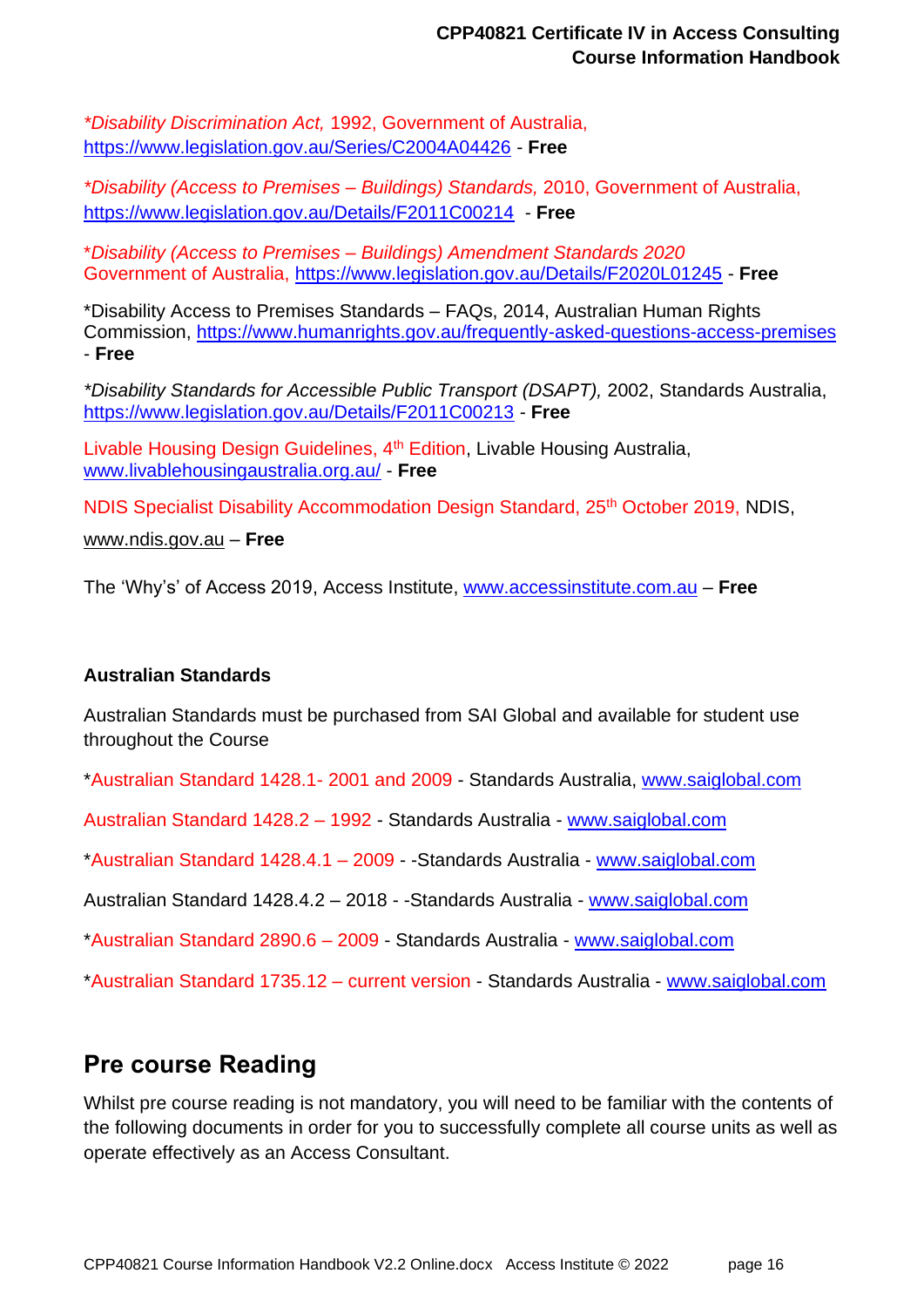### <span id="page-16-0"></span>**Access Legislation and Standards**

There is a range of legislation and Standards in Australia that are relevant to the provision of equitable, dignified access to buildings and facilities. All of these must be taken into consideration in the design, construction, and upgrade of buildings to ensure that access is available for all users including staff and the public.

#### *Disability Discrimination Act 1992* **(DDA)**

All organisations have a responsibility, under the *Commonwealth Disability Discrimination Act (DDA) 1992,* to provide equitable access to goods and services and to premises used by the public. Premises are broadly defined and would include all areas included within a building.

The DDA provides uniform protection against unfair and unfavourable treatment for people with a disability in Australia. It also makes it unlawful to discriminate against a person who is an 'associate' (such as a friend, carer or family member).

**For further information go to:** [www.humanrights.gov.au/brief-guide-disability](http://www.humanrights.gov.au/brief-guide-disability-discrimination-act)[discrimination-act](http://www.humanrights.gov.au/brief-guide-disability-discrimination-act)

#### *Disability (Access to Premises – Buildings) Standards 2010*

The *Disability (Access to Premises- Buildings) Standards* were introduced in line with an updated Building Code of Australia on 1st May 2011.

The aim of these Standards is to provide the building and design industry with detailed information regarding the required access provisions associated with the design and construction of new buildings and upgrade to existing buildings.

These Standards align with the BCA and reference a range of Australian Standards relating to access and other associated matters. The *Disability (Access to Premises – Buildings) Standards 2010* aim to provide certainty for the building industry in relation to meeting the requirements for access in new and upgraded building - *(regarding the elements covered by the Premises Standards. Other elements in buildings are still subject to the provisions of the DDA.)*

The *Disability (Access to Premises – Buildings) Standards 2010*, the Explanatory Statement that assists in interpreting the Standards and the Frequently Asked Questions relating to the *Disability (Access to Premises – Buildings) Standards 2010* are available for free down load at:<https://www.humanrights.gov.au/frequently-asked-questions-access-premises> - Free

The guideline on interpreting the Premises Standards is also available for free download www. [www.humanrights.gov.au](http://www.hreoc.gov.au/) - Free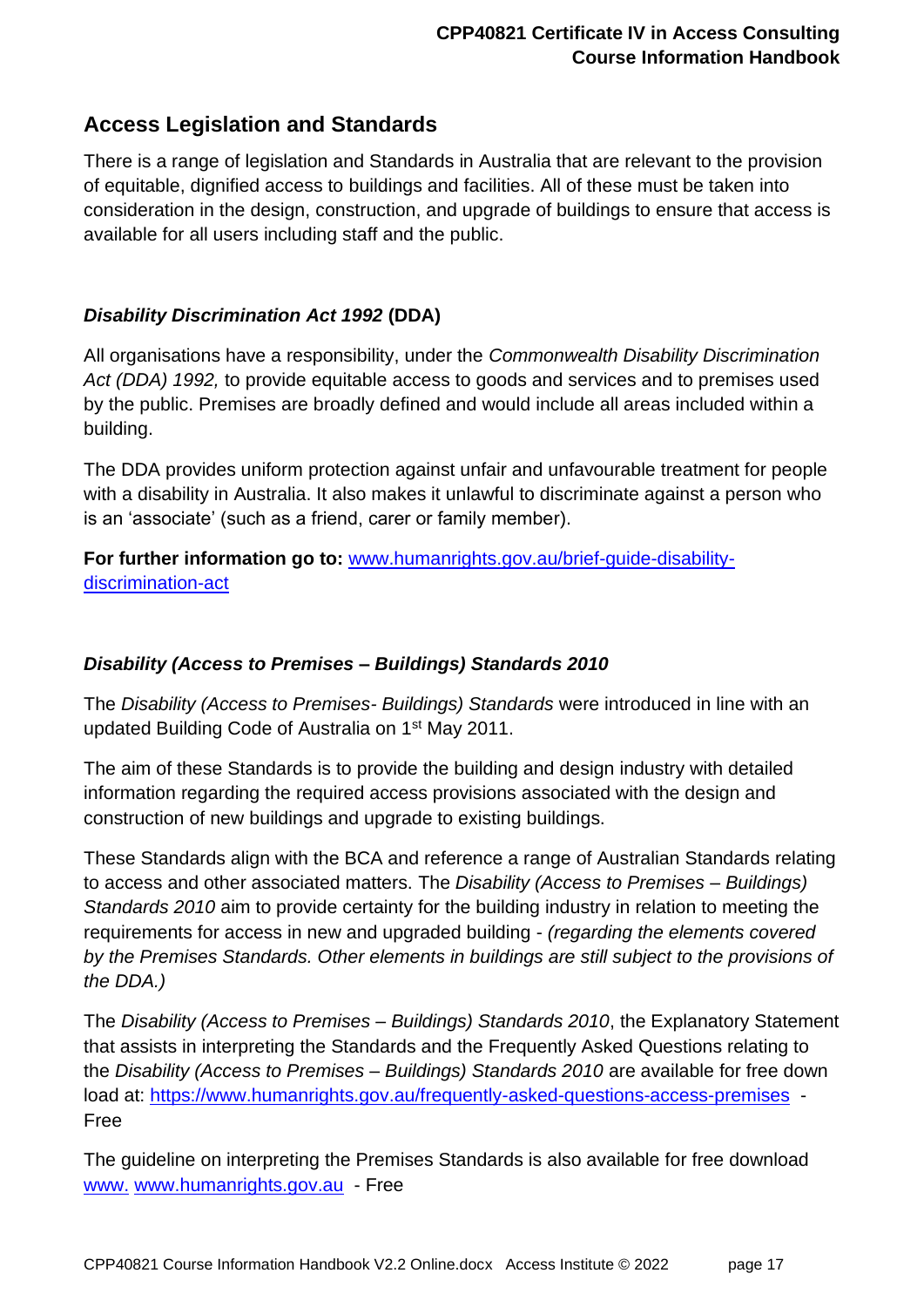#### **National Construction Code (incorporating the Building Code of Australia (BCA))**

The Building Code of Australia, in conjunction with the DDA, applies to new buildings and buildings undergoing significant refurbishment or alteration. Sections of the BCA require compliance with a range of access provisions. The BCA outlines a variety of building classifications and the requirements for access to buildings within each classification. The BCA has been updated to align with *Disability (Access to Premises – Buildings) Standards 2010,* and has been incorporated into the National Construction Code.

For further information go to: [www.abcb.gov.au/](http://www.abcb.gov.au/) - Free

#### **Australian Standards**

#### **Australian Standards (AS 1428) - Design for Access and Mobility**

AS 1428 prescribes the requirements for physical access which should be considered in the planning, development and construction of all buildings and facilities.

Given the comprehensive definitions and requirements of the DDA, the BCA and AS 1428, as well as other relevant regulations relating to specific types of buildings, it is important to ensure that these Australian Standards are considered in any refurbishment, development or changes to any premises.

Australian Standards should be referred to for further detailed information regarding the requirements for access to buildings and facilities.

Currently AS1428 comprises five active parts:

| AS 1428.1:2001 & 2009  | Design for access and mobility                                    |
|------------------------|-------------------------------------------------------------------|
|                        | General Requirements for Access - New Building Work               |
| AS 1428.2:1992         | Design for access and mobility                                    |
|                        | Enhanced and Additional Requirements - Buildings and              |
|                        | <b>Facilities</b>                                                 |
| AS / NZS 1428.4:1 2009 | Tactile Ground Surface Indicators for the Orientation of People   |
|                        | with Vision Impairment                                            |
| AS 1428.4.2: 2018      | Design for access and mobility means to assist the orientation of |
|                        | people with vision impairment - Wayfinding signs                  |
| AS 1428.5: 2022        | Communication for people who are deaf or hearing impaired         |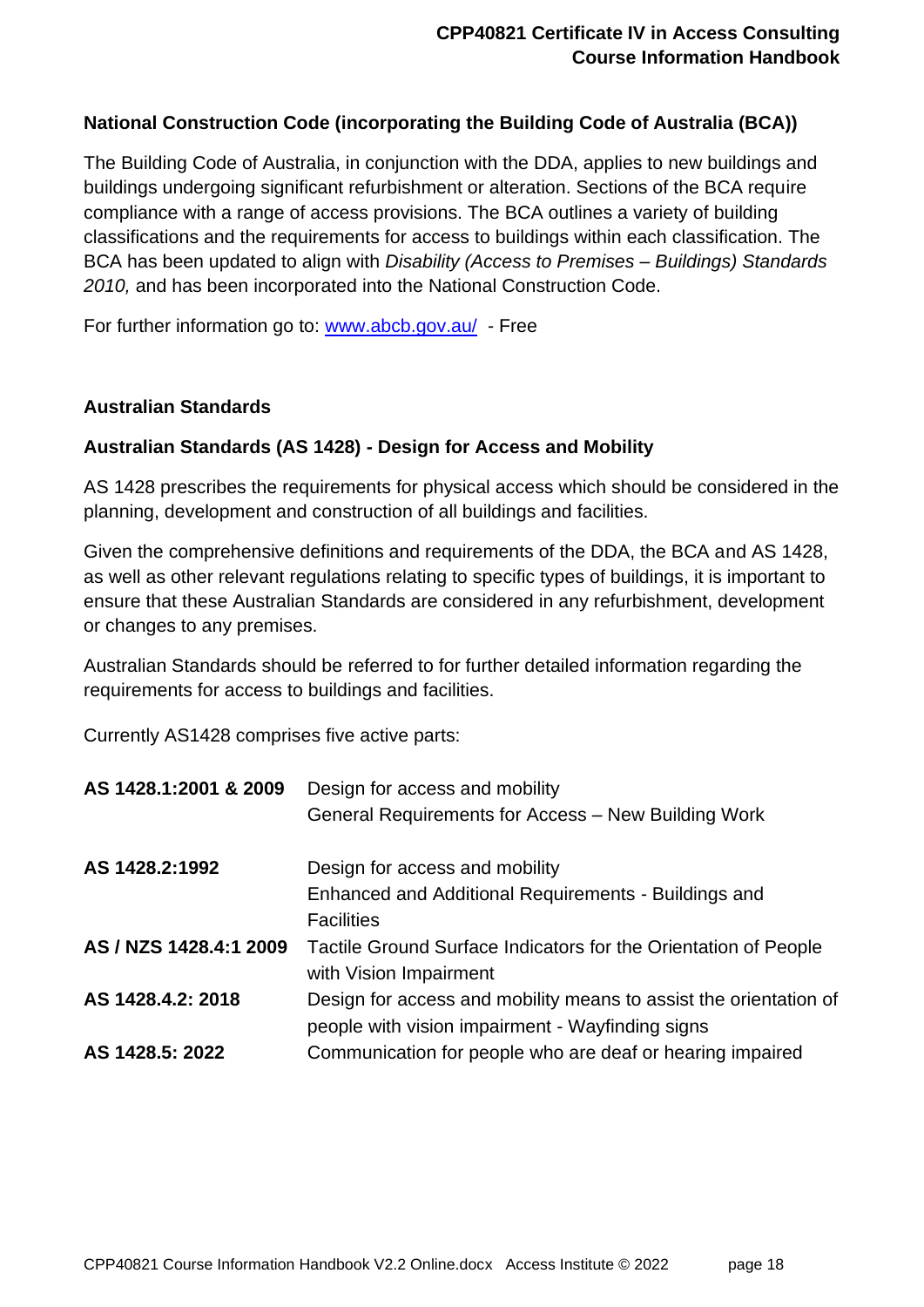**Part 1** provides a minimum level of access. This Standard is referenced in the Access Code of the *Disability (Access to Premises – Buildings) Standard 2010*, which generally align with the BCA.

**Part 2** includes references to many standard items used in the everyday environment including some fixtures and fittings and other elements which are not covered in Part 1. Part 2 provides a level of access above that required in Part 1. Organisations are encouraged, where possible, to use enhanced requirements.

**Part 4** contains two Standards. Part 4.1:2009 deals with Tactile Ground Surface Indicators and the requirements for these in buildings and related areas. Part 4.2: 2018 deals with orientation of people with vision impairment, particularly relating to Wayfinding signs.

**Part 5** addresses the principles to consider when providing facilities for people who are deaf or hearing impaired, particularly Assistive Listening Devices and communication systems.

Australian Standards are often updated, so care should be taken to ensure that the **most current version of the relevant Standard** is always used. Using an out of date version of a Standard may mean that the information is incorrect and does not meet the current requirements for access and mobility.

In addition a number of other Australian Standards are also relevant to particular access elements e.g. car parking and lifts and should be referenced for further details.

Schedule 1 of the *Disability (Access to Premises – Buildings) Standards 2010* references relevant access standards.

Australian Standards are available for purchase from Standards Australia at [www.saiglobal.com](http://www.saiglobal.com/)

## <span id="page-18-0"></span>**Resources**

Students will be required to arrange access to a building i.e. office, shop or similar to undertake an assessment task. Further details will be provided during the course.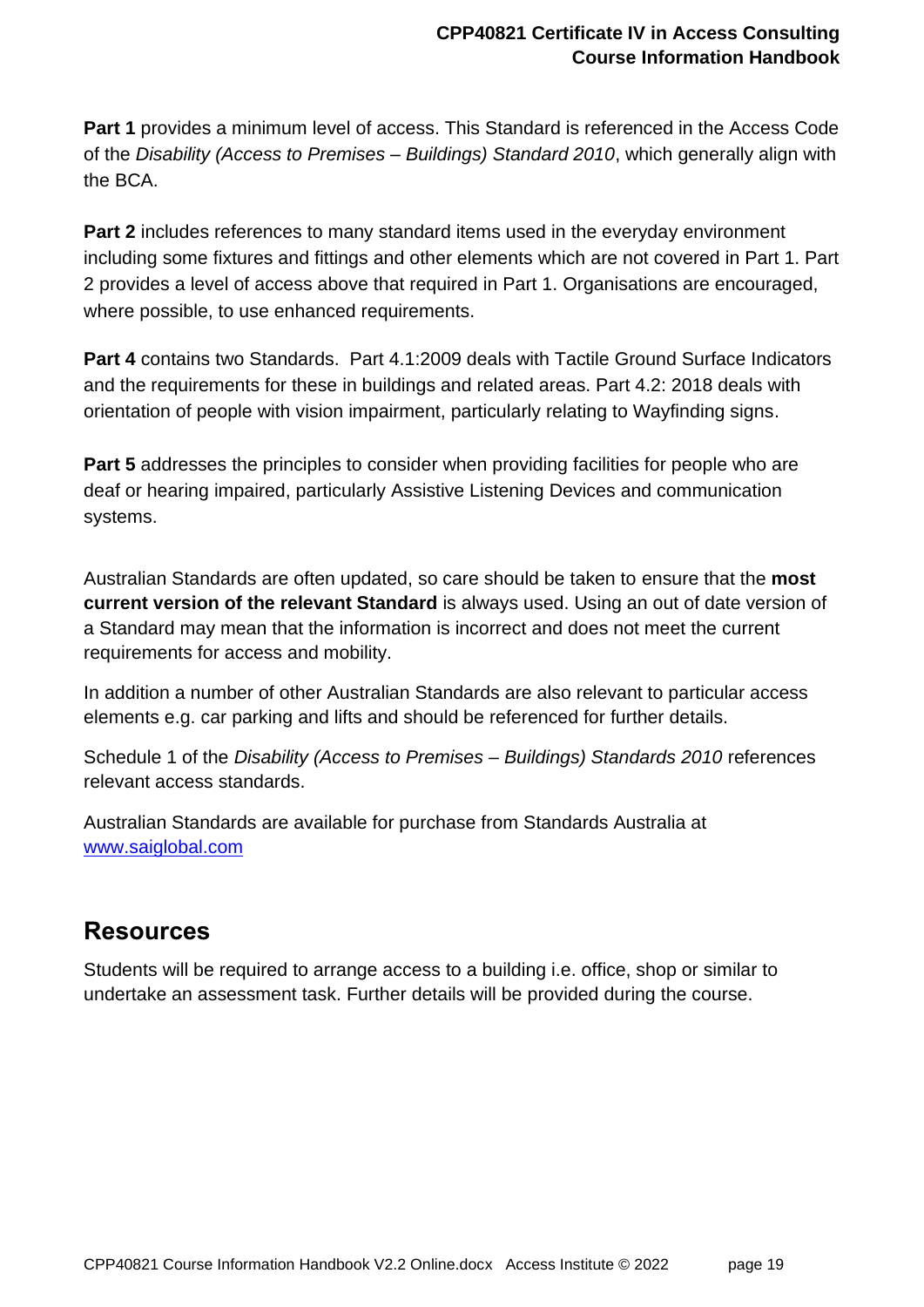### <span id="page-19-0"></span>**Course Materials**

Access Institute uses VETtrak, an Integrated Student Management System (SMS) which is a user-friendly way for students to access information about their training via the internet. Students will have access to unit Learner Guides, Assessment Sections and relevant resources via the VETtrak Student Portal.

Note: These documents are copyright© protected and cannot be forwarded to a third party.

**WARNING**: access to the VETtrak Student Portal requires internet access therefore it should not be relied upon to open these documents during the sessions, particularly if the internet is unstable.

#### **Students must have access to the following documents for every session:**

Your:

- Printed copy of the Learner Guides, Assessment Section and reference materials; or
- Your computer on which you've downloaded the Learner Guides, Assessment Sections and reference materials.
- You will be provided with a timetable for the course and each session, that will include required reference materials for each session.

Upon Course Confirmation, Access Institute will supply enrolled students with log in details via email. It is essential prior to attending the first session that students have done this as they will need these documents in class.

If you have any queries regarding the above, or any other matter, please contact us at [admin@accessinstitute.com.au](mailto:admin@accessinstitute.com.au) **,** or 03 9988 1979.

### <span id="page-19-1"></span>**Internet access and Wi Fi and Zoom**

Access Institute recommends downloading all required reference documents to a computer for ease of storage.

We will be using Zoom for the online delivery. You don't need to download Zoom to participate in the session but you may wish to download this to your computer and have a try in your own time to get an idea of how it works. It is a free program.<https://zoom.us/>

Access Institute cannot guarantee internet access at any time. If the internet connection drops out whilst the sessions are being delivered live, enrolled students will be provided with instructions of how the session will continue.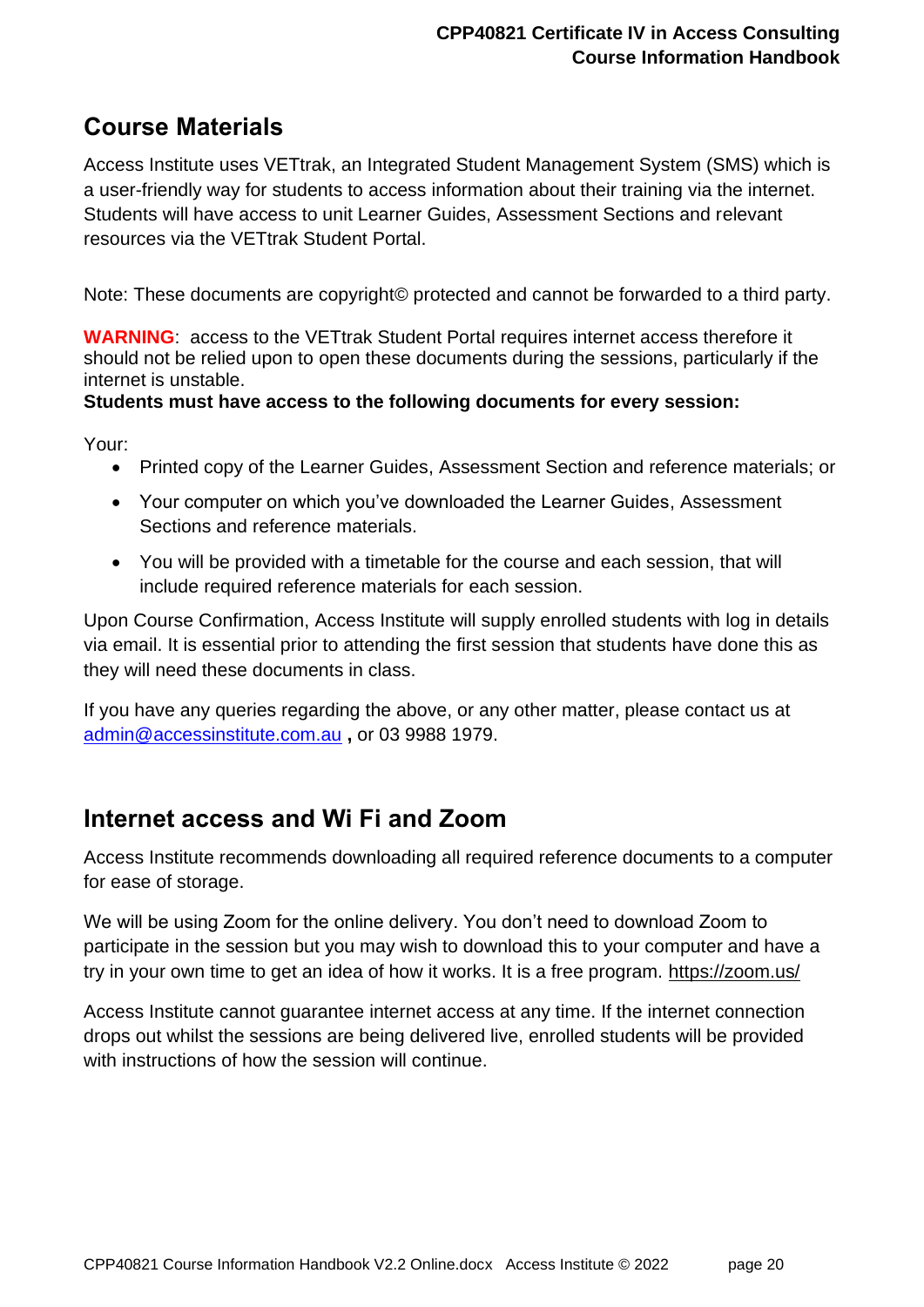## <span id="page-20-0"></span>**Accessing the Online Training Sessions**

Access Institute will provide students with details of how to access the online sessions.

We will be using software called **Zoom.** Zoom is similar to Skype but it is more stable and has less chance of dropping out during a meeting. We can deliver a meeting, webinar or video/teleconference via this program.

We will forward you a link via email to connect to the Zoom Sessions.

**You do not need to download any software** *(You can if you wish, download Zoom, it is not necessary. You may however wish to do this and have a practice in using Zoom before the session, to familiarise yourself with it if you wish).*

Basically we will be having a 'meeting' over the internet. You will be able to see and hear the trainer and also see the PowerPoint or other training material the trainer wishes to show you, on your computer screen.

You will also be able to talk and ask questions and the trainer will be able to talk to you. Everyone will be able to hear and talk to each other just like a live meeting.

If you have trouble with access to Zoom during the meeting you can call our office on 03 9988 1979 or email at [admin@accessinstitute.com.au](mailto:admin@accessinstitute.com.au) and we will try and assist you.

## <span id="page-20-1"></span>**Access Institute Policies**

Access Institute has a range of policies to support the provision of high quality training and assessment and to support the ongoing professional operation of the organisation.

These include:

### <span id="page-20-2"></span>**Access, Equity and Anti-Discrimination**

Access Institute is committed to access and equity principles and processes in the delivery of its services and working environment in accordance with State and Australian Government legislation. In the event of a situation that is considered by either staff or students to be in violation of Access Institute's Access and Equity Policy, staff and students are required to report the situation to Access Institute management. Programs are designed and, wherever possible, facilities set up to enhance flexibility of delivery in order to maximise the opportunity for access and participation by all prospective students.

### <span id="page-20-3"></span>**Appeals and Complaints**

Access Institute has a documented policy and process for lodging a formal complaint/appeal should the need arise. A complaint/appeal is any expression of dissatisfaction reported by a student. This can be service related e.g. communications with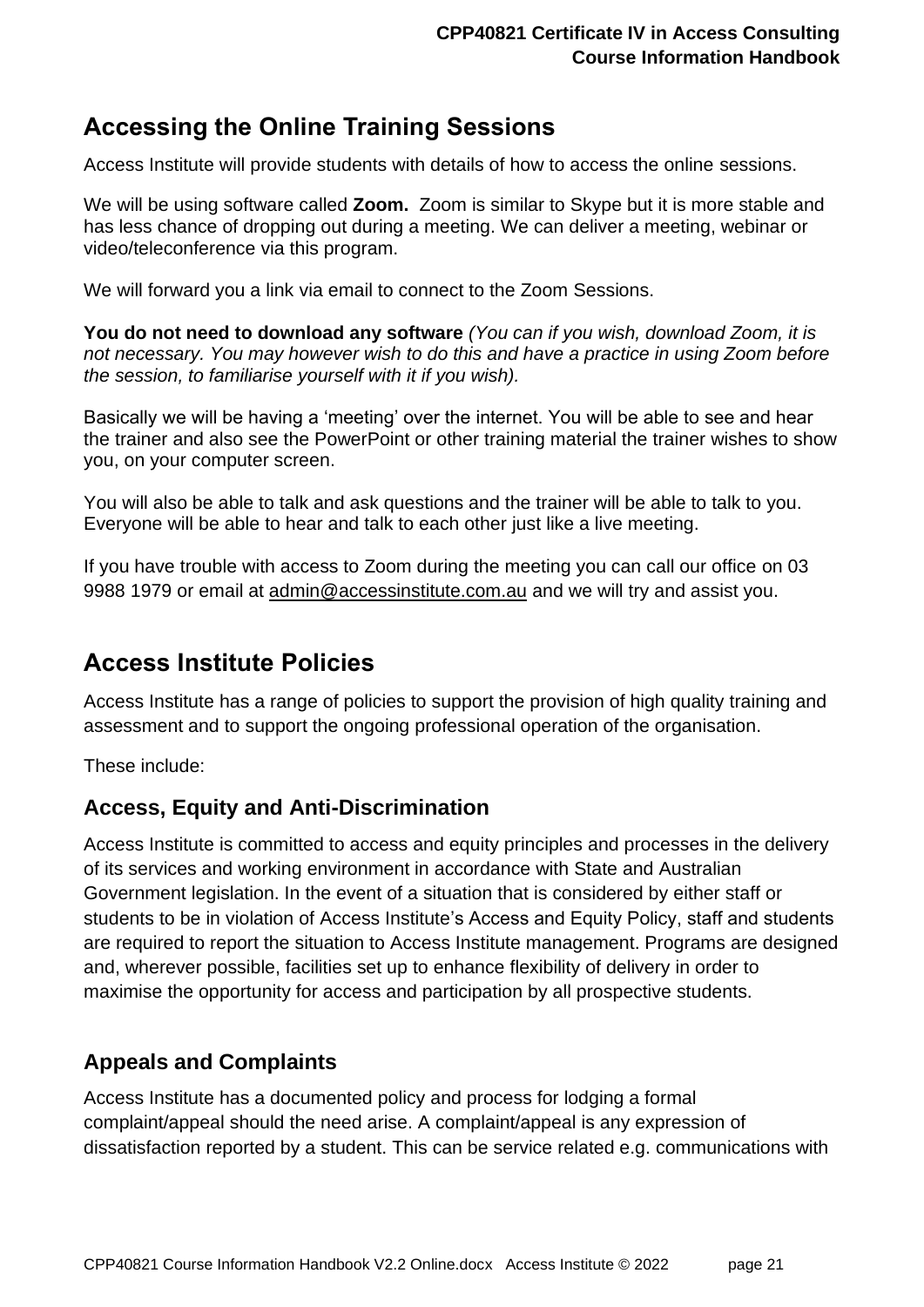administrative staff, training related, safety related or purely dissatisfaction regarding Access Institute or a staff member in general.

Any complaint/appeal to Access Institute must be lodged in writing. All written complaints/appeals lodged will be brought to the attention of Access Institute RTO Manager within 24 hours of being received. We will act on any complaint found to be substantiated. The complaint/appeal will be investigated within 14 days. An independent mediator will make final decisions in the event a third party mediator is required.

Access Institute will ensure that as promptly and as fairly as possible, the student making the complaint is satisfied with the remedial action. The student making the complaint/appeal will receive the outcomes/decisions including reasons for the decision in a written statement within 21 working days of lodging their complaint/appeal.

Grievance and appeal matters of an academic nature are to be resolved within one year of course completion date.

### <span id="page-21-0"></span>**Confidentiality**

Access Institute has a strict confidentiality policy. In the event that a student discloses any information about a particular situation he/she might be facing we do not discuss or disclose this information to others without the student's consent.

### <span id="page-21-1"></span>**Student Records**

Access Institute has a secure record keeping system that utilises both paper and electronic formats. We maintain a record of each student's enrolment, progress, attendance, assessment documentation and any complaints/appeals and resolution for 5 years after completion of the relevant training program. A record of results (for example: transcript, statement of attainment or certificate) is kept for 30 years and will be made available to students on request.

It is important that students keep a copy of any RPL assessment documentation that they may wish to forward to Access Institute. Students can access their own records at any time by sending Access Institute a written request. Records that have been securely archived may take longer to access.

### <span id="page-21-2"></span>**Discipline**

Access Institute adheres to the principles of adult learning. The learning environment shall facilitate the learning of all students without interference or disturbance from others and encourage students to respect and protect the rights of others. Students will uphold the standards of Access Institute when they are engaged in training and assessment activities.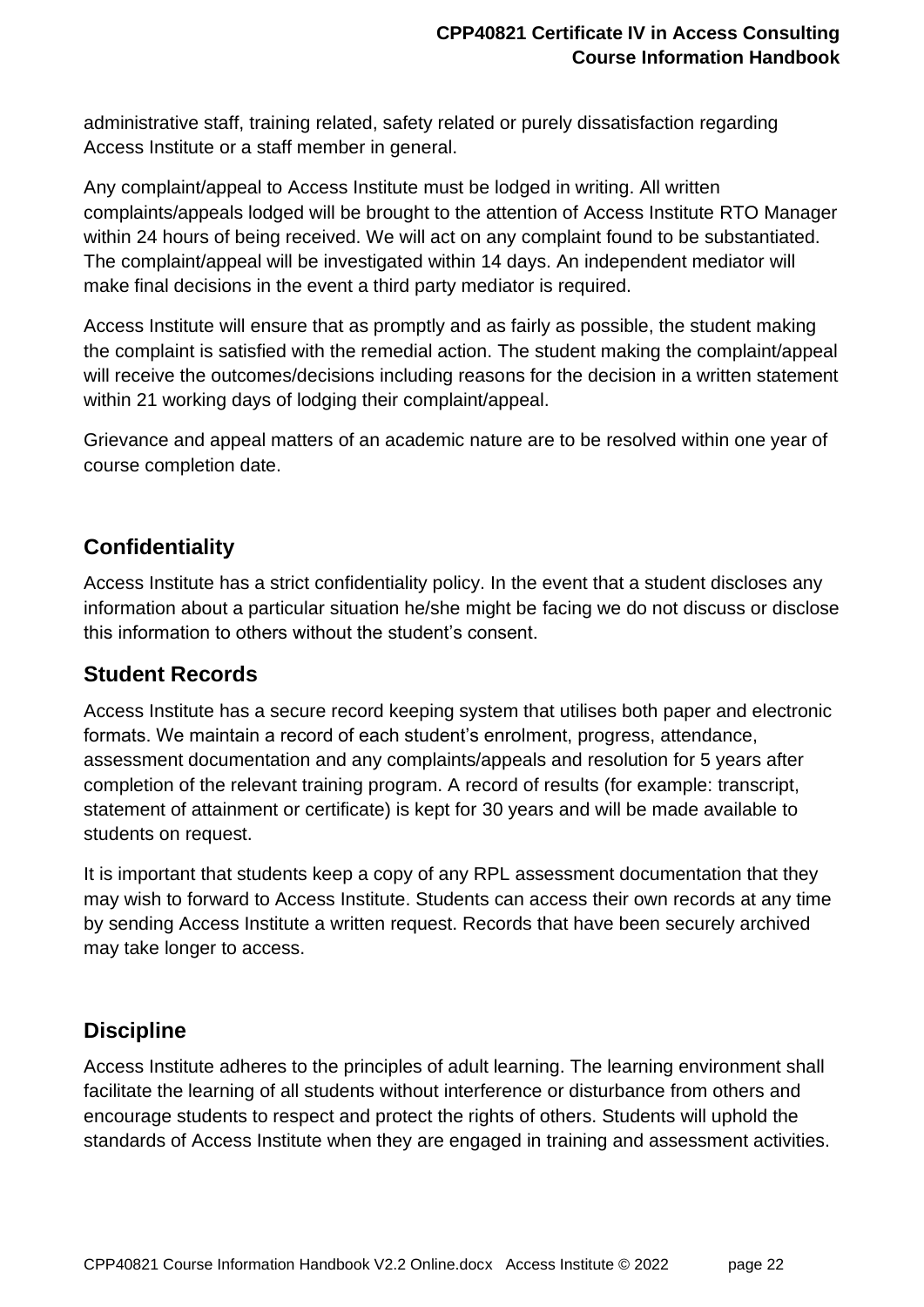Misconduct means any conduct that is prejudicial to good order and discipline. The following forms of misconduct will not be accepted and disciplinary actions apply:

- willful damage or removal of property
- cheating or attempting to cheat or assisting any other students to cheat by any means, including plagiarism (copying someone else's work and claiming it to be your own)
- negligent or disorderly conduct towards a staff member or fellow student, including assault or harassment (verbal or physical)
- being under the influence of alcohol or drugs
- smoking in any Access Institute building or training centre
- consistently arriving late to classes
- using mobile phones during class (either text or talk)
- using mobile phones during delivery sessions apart from accessing learning materials or in an emergency (either text or talk)
- bullying or harassment of students, staff or trainers
- disrespectful comments or actions towards another student, staff or trainers

### <span id="page-22-0"></span>**Illness Policy**

Access Institute adheres to an Illness Policy for students and staff members. Access Institute advises that if you are experiencing diarrhoea, fever, flu, coughing, weeping wounds, mild respiratory or cold symptoms, vomiting, any symptoms of COVID19 or similar, to exclude yourself from any 'face to face' classroom based sessions and to seek medical attention.

### <span id="page-22-1"></span>**Financial Management**

Access Institute applies sound and accountable financial practices within its day-to-day operations and maintains its adherence to equitable refund policies.

### <span id="page-22-2"></span>**Marketing**

Access Institute management and staff are committed to marketing its training and assessment services in an accurate, ethical and responsible manner ensuring that all students are provided with timely and necessary information.

### <span id="page-22-3"></span>**National Recognition**

Access Institute will at all times abide by the national recognition formed between all states/territory of Australia. Access Institute will recognise all nationally accredited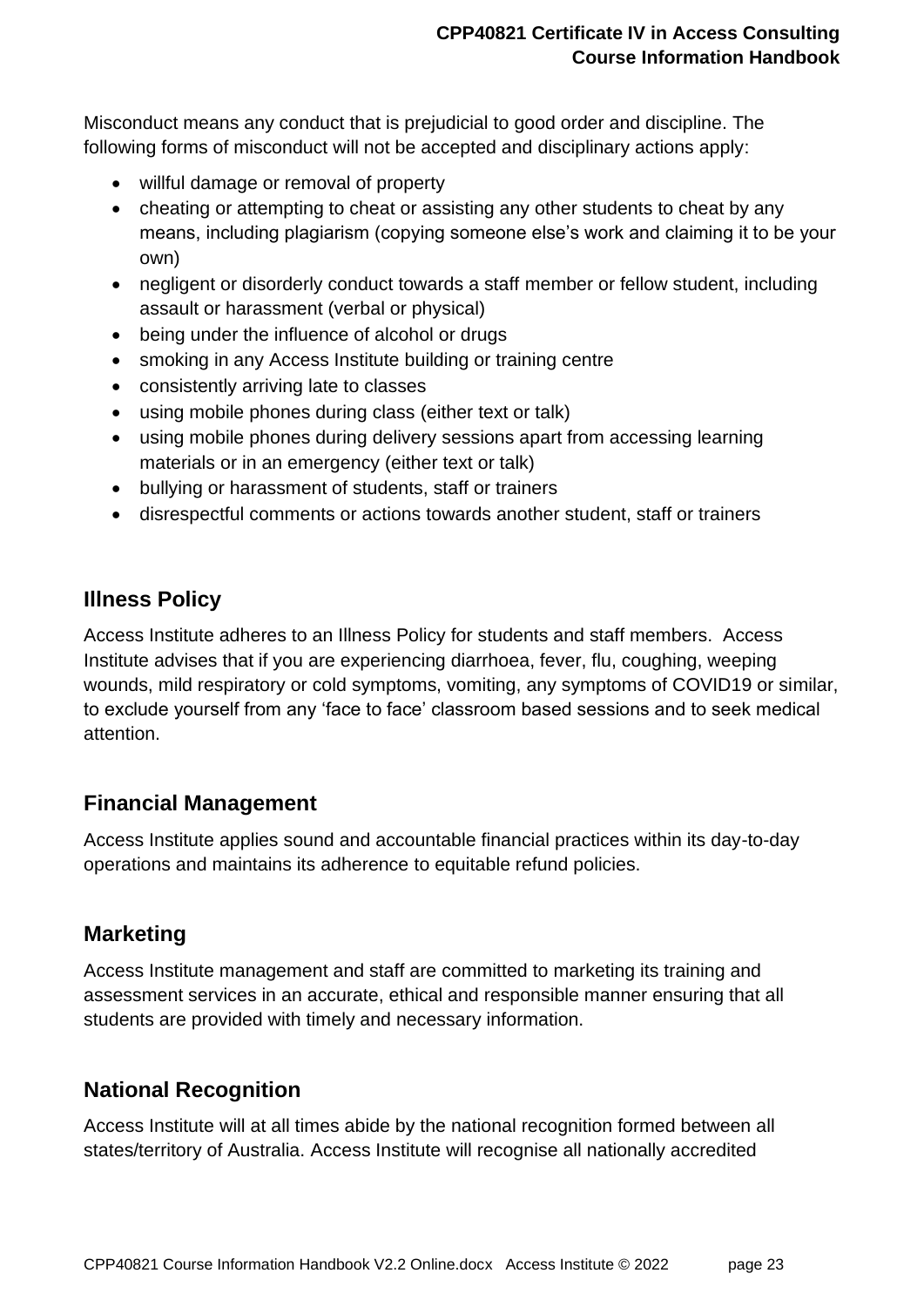qualifications or Statements of Attainment through the provision of certification showing all requirements as detailed within the Australian Qualifications Framework.

### <span id="page-23-0"></span>**Workplace Health and Safety**

Access Institute is committed to providing and maintaining a safe and healthy environment for the benefit of all students, visitors and employees.

Management of Access Institute is responsible for ensuring that the level of Workplace Health and Safety is not compromised and recognises its obligations under State and Australian Government legislation.

Access Institute will not tolerate any harassment, victimisation, bullying or any such conduct that has the purpose or effect of interfering with an individual's work performance or creating an intimidating, hostile, or an offensive work and learning environment. This includes harassment, victimisation, bullying because of sex, race, national origin, religion, disability, sexuality or age.

### <span id="page-23-1"></span>**Online Learning and Distance Learning**

Access Institute offers online learning for the Certificate IV and Diploma of Access Consulting and associated units of competency. These courses are delivered in a variety of ways. Some course delivery is undertaken using Zoom or Skype technology in live virtual classrooms. Some is undertaken independently by students.

Therefore, students need access to a computer or similar device and a mobile phone suitable for accessing the course and materials.

Trainers are available after all sessions, and on an ongoing basis throughout the duration of the course completion, to support students.

Students can contact trainers by email with questions or alternatively can contact trainers via email to make a time for a phone discussion or live discussion via Zoom where necessary.

Trainers and students are provided with training on the use of the relevant online technologies.

Course content and assessments are in line with the requirements of relevant ASQA Standards.

Access Institute will proactively contact students, give prompt feedback on work submitted and encourage real-time interaction to enhance and encourage positive communication and maintain student motivation in their studies.

If a delivery mode is changed during a student's enrolment, a refund will be made available for the part of the course where the delivery has changed, if the student does not wish to proceed with the new delivery method.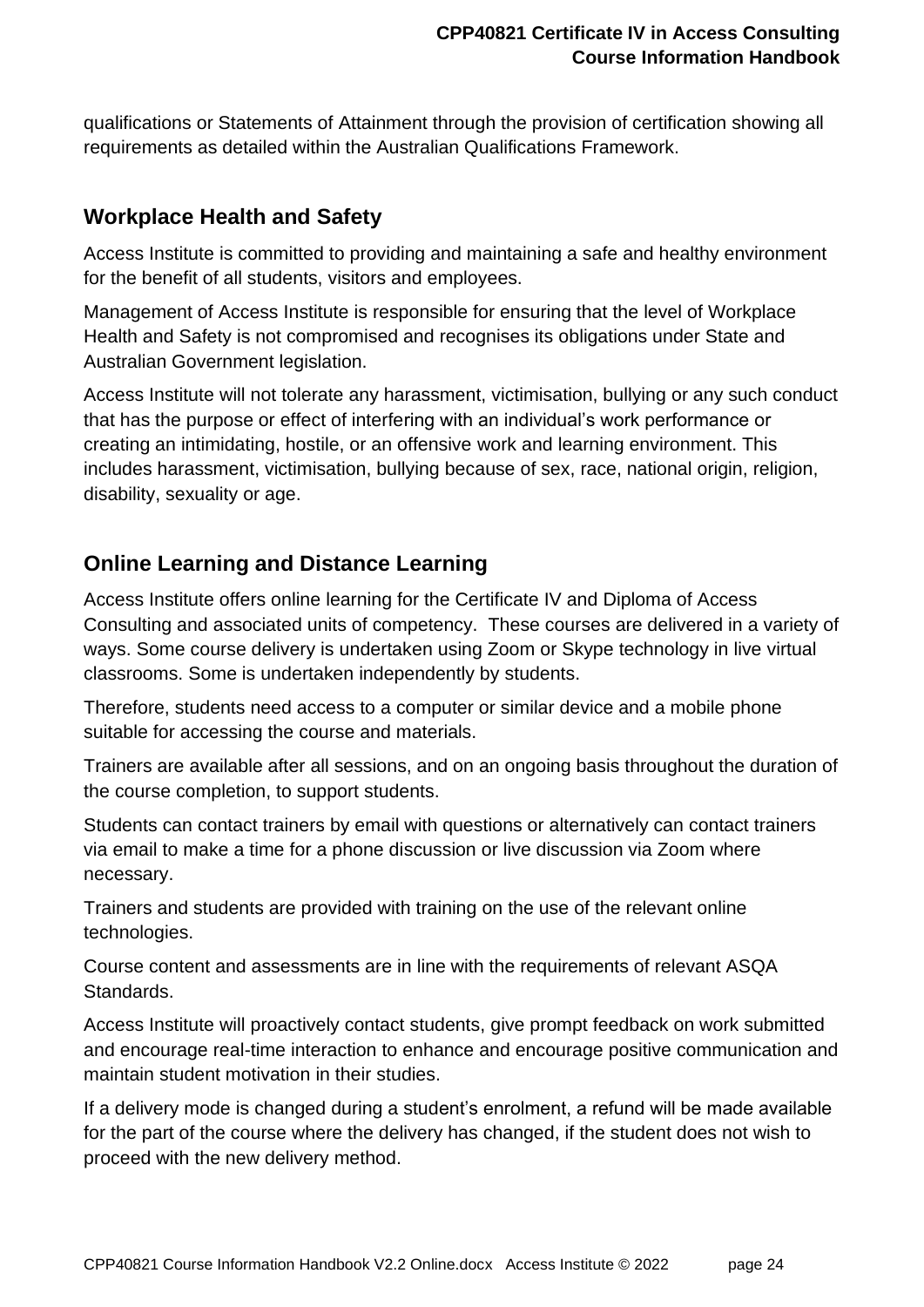### <span id="page-24-0"></span>**Privacy**

**Access Institute follows strict privacy policies in conjunction with the Privacy Laws. It is important for Access Institute to collect certain personal information from students so that it can manage enrolment and training progression. Access Institute collects personal information from students with prior knowledge and consent and uses it only for the purposes for which it was collected.**

All forms, files, results and records of any student are deemed confidential. Records are accessible only to relevant staff members of Access Institute and only for relevant and appropriate use. This means student records can only be released to other parties with the student's written permission, (or in circumstances dictated by law). Access Institute removes personal information from its system where it is no longer required. Students have the right to access the personal information Access Institute has about them at any time and provide any necessary corrections. The *Privacy Amendment (Private Sector) Act 2000*  prevents Access Institute from providing any student details to any person other than the student as required by law. All matters in relation to enrolment, results, fees or any other issue can only be discussed with the student unless a written permission from that student is provided allowing access to the information.

Access Institute has implemented technology systems, policies and measures within its control to protect the personal information that it has from unauthorised access and improper use.

### <span id="page-24-1"></span>**Provision of Information**

Clear and accurate advice is provided to all enrolling students at Access Institute. Initial contact, orientation and the commencement of studies is supported by the provision of timely information concerning enrolment procedures, vocational outcomes, fees, access and equity, guidance and support, complaints and appeals procedures and RPL arrangements or credit transfer.

## <span id="page-24-2"></span>**Quality Control/Continuous Improvement**

Access Institute will collect feedback from employers, students, facilitators/assessors and other staff members on a systematic and regular basis. Access Institute is committed to continuous improvement, seeking to enhance its services the best it can to meet expectations.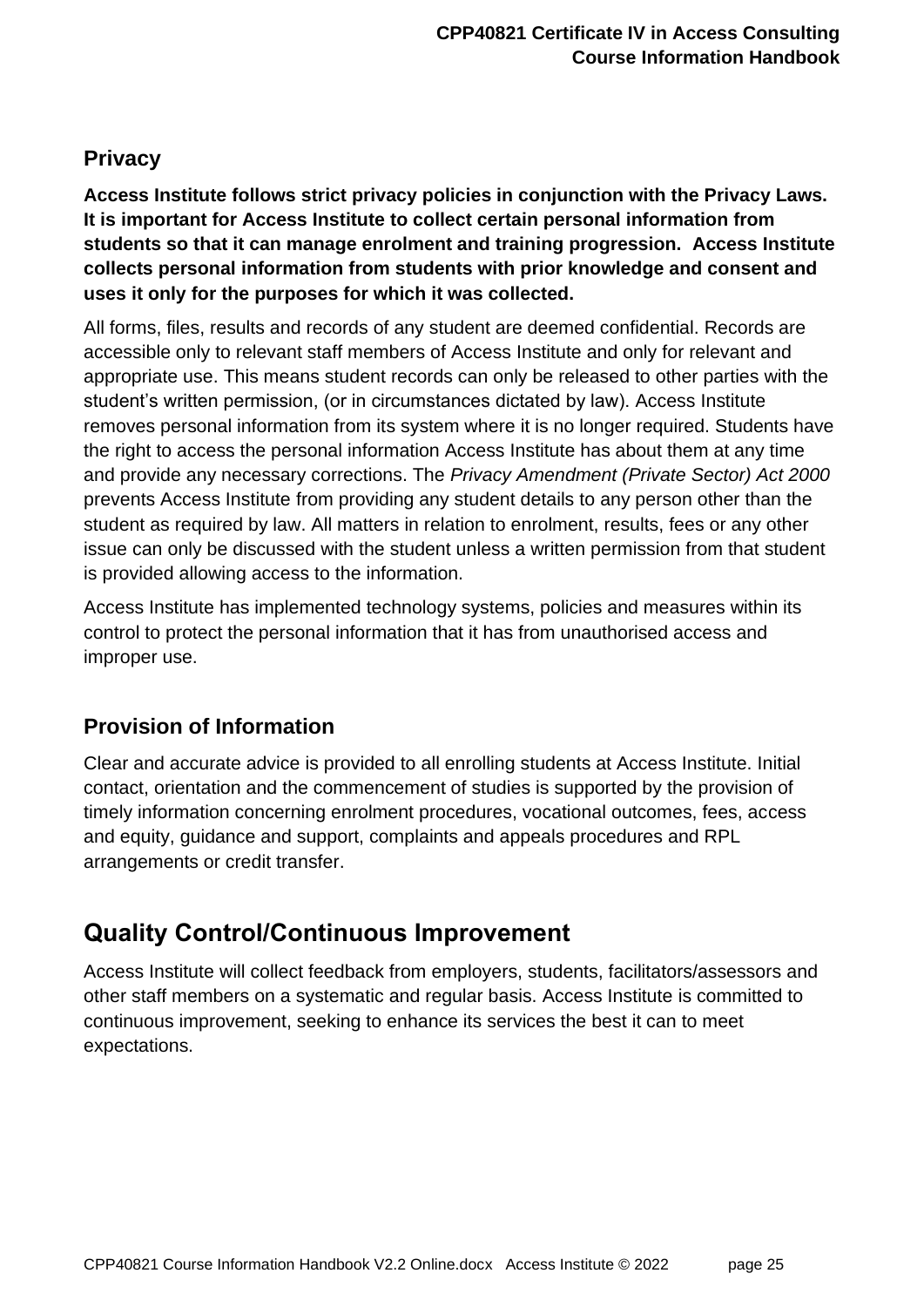## <span id="page-25-0"></span>**Frequently Asked Questions**

#### *"Where does the CPP40821 Certificate IV in Access Consulting fit in the Australian Qualifications Framework (AQF)?"*

The CPP40821 Certificate IV in Access Consulting is a qualification that fits into the Vocational Education and Training Sector. The table below shows you where a Certificate IV level qualification such as the CPP40821 Certificate IV in Access Consulting fits into the AQF.

| <b>Vocational Graduate Diploma</b>     |
|----------------------------------------|
| <b>Vocational Graduate Certificate</b> |
| <b>Advanced Diploma</b>                |
| Diploma                                |
| <b>Certificate IV</b>                  |
| Certificate III                        |
| Certificate II                         |
| Certificate I                          |

#### *"What does competency mean?"*

Competency is the formally recognised ability to perform a task under specified conditions to a precise standard. Units of competency are national industry approved standards that outline the knowledge and skills necessary for effective performance in the workplace. National Training Packages consist of a number of units of competency covering such topics as: OHS, technical skills, communications, quality control and many other aspects of a job. Each unit defines the industry benchmark for performing a workplace task.

#### **"***What happens if a student is deemed 'Not Yet Competent'?"*

Access Institute provides learning and assessment support to students in order to help them achieve competency. After 3 series of coaching and reassessments, if students are still unable to demonstrate competency, it is our suggestion that the student resit the program.

#### *"What is the difference between a Testamur, Statement of Attainment and a Certificate?"*

Testamurs and Statements of Attainment are issued in accordance with AQF Standards. A Statement of Attainment is evidence that a student has achieved competency set for a unit of competency which forms part of a qualification. A Testamur is issued when a student has been deemed competent in all units that make up a full qualification.